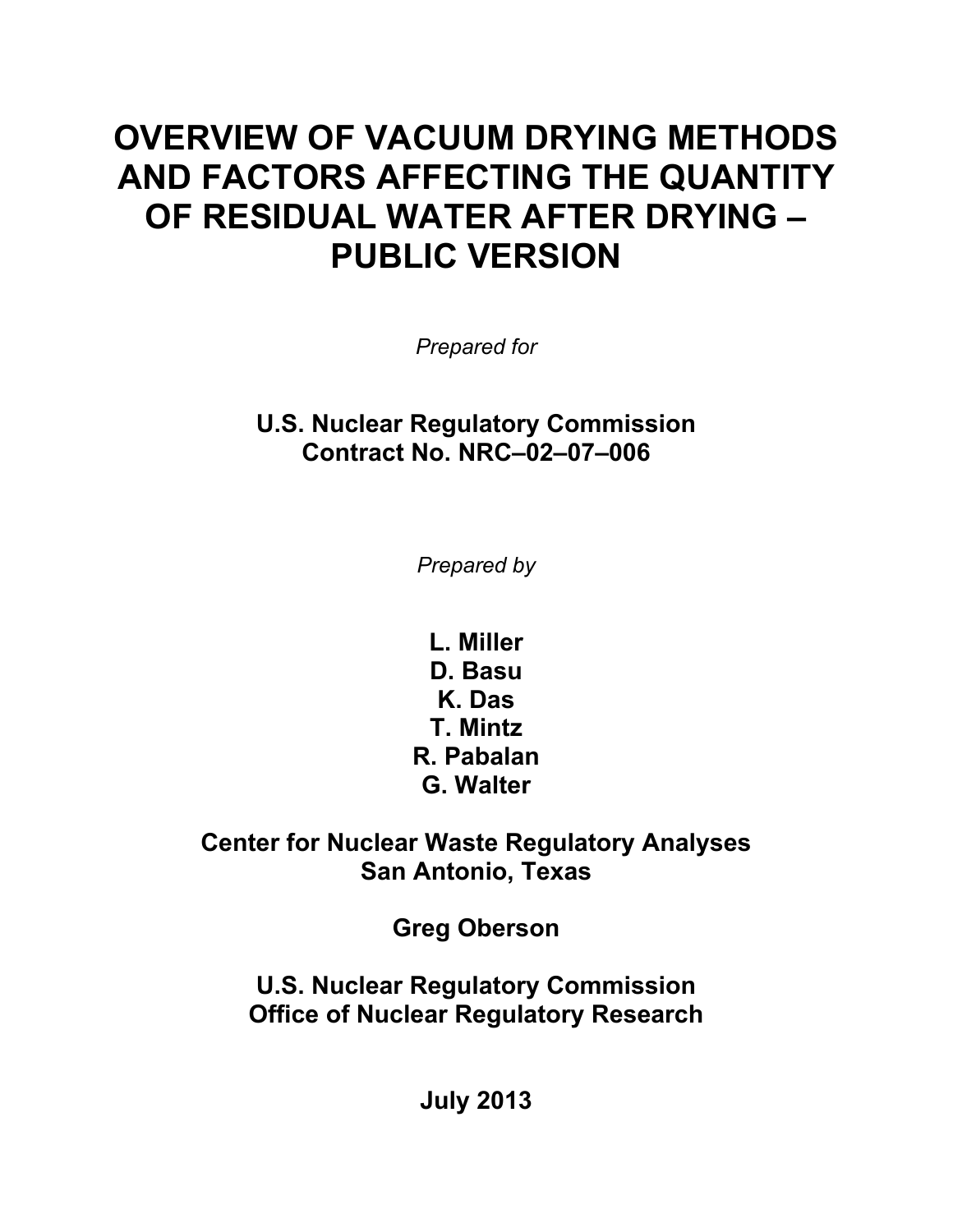| Section        |                                                                                                                | Page |
|----------------|----------------------------------------------------------------------------------------------------------------|------|
|                |                                                                                                                |      |
| $\mathbf{1}$   | 1.1<br>1.2                                                                                                     |      |
| $\overline{2}$ | TYPICAL INDUSTRY DRYING EQUIPMENT AND PROCEDURES2-1<br>2.1<br>2.2<br>2.2.1<br>2.2.2<br>2.2.3<br>2.2.4<br>2.2.5 |      |
|                | 2.2.6<br>2.3<br>2.3.1<br>2.3.2<br>2.3.3                                                                        |      |
|                | Test Plan Considerations for Vacuum Drying System and Operational<br>2.4                                       |      |
| 3              | 3.1<br>3.2<br>3.3<br>3.4                                                                                       |      |
| 4              | CONCEPTS FOR MEASURING THE QUANTITY OF RESIDUAL WATER<br>4.1 Measurement Capabilities Needed.<br>4.2<br>4.2.1  |      |
| 5              |                                                                                                                |      |
| 6              |                                                                                                                |      |

# **CONTENTS**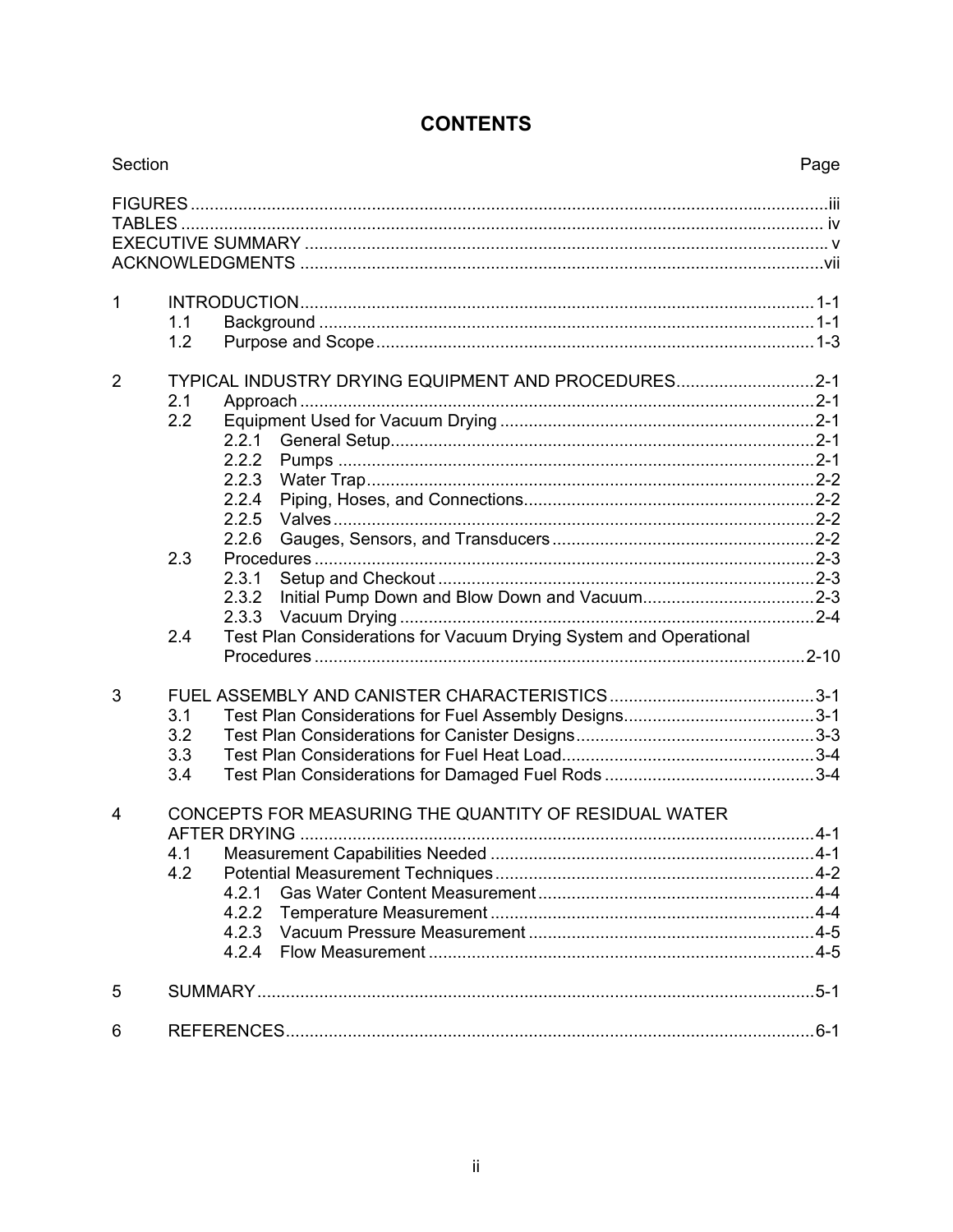## **FIGURES**

| Figure                                            | Page                                                                                                                                                                                                                                                                                                                                               |
|---------------------------------------------------|----------------------------------------------------------------------------------------------------------------------------------------------------------------------------------------------------------------------------------------------------------------------------------------------------------------------------------------------------|
| $1 - 1$<br>$1 - 2$                                | Calculated Temperature and Amount of Solid Ice (Following Red Arrow) That<br>Forms When Pressure Is Lowered Adiabatically in a System Contaoning 1L [0.26 gal]                                                                                                                                                                                     |
| $3 - 1$<br>$3 - 2$<br>$3 - 3$<br>$3 - 4$<br>$3-5$ | Plot of PWR Spent Fuel Heat Generation Rates as a Function of Cooling Time at<br>Various Burnups for Specific Power 40 kW/kgU. Plot Made from Data in Table 7 of NRC<br>Regulatory Guide 3.54, "Spent Fuel Heat Generation in an Independent Spent Fuel<br>$3-5$<br>Schematic Showing the Flow and Phase Change of Trapped Water During Drying 3-6 |
| $4 - 1$                                           | Conceptual Illustration of the Pressure, Dew Point, and Water/Ice Temperature                                                                                                                                                                                                                                                                      |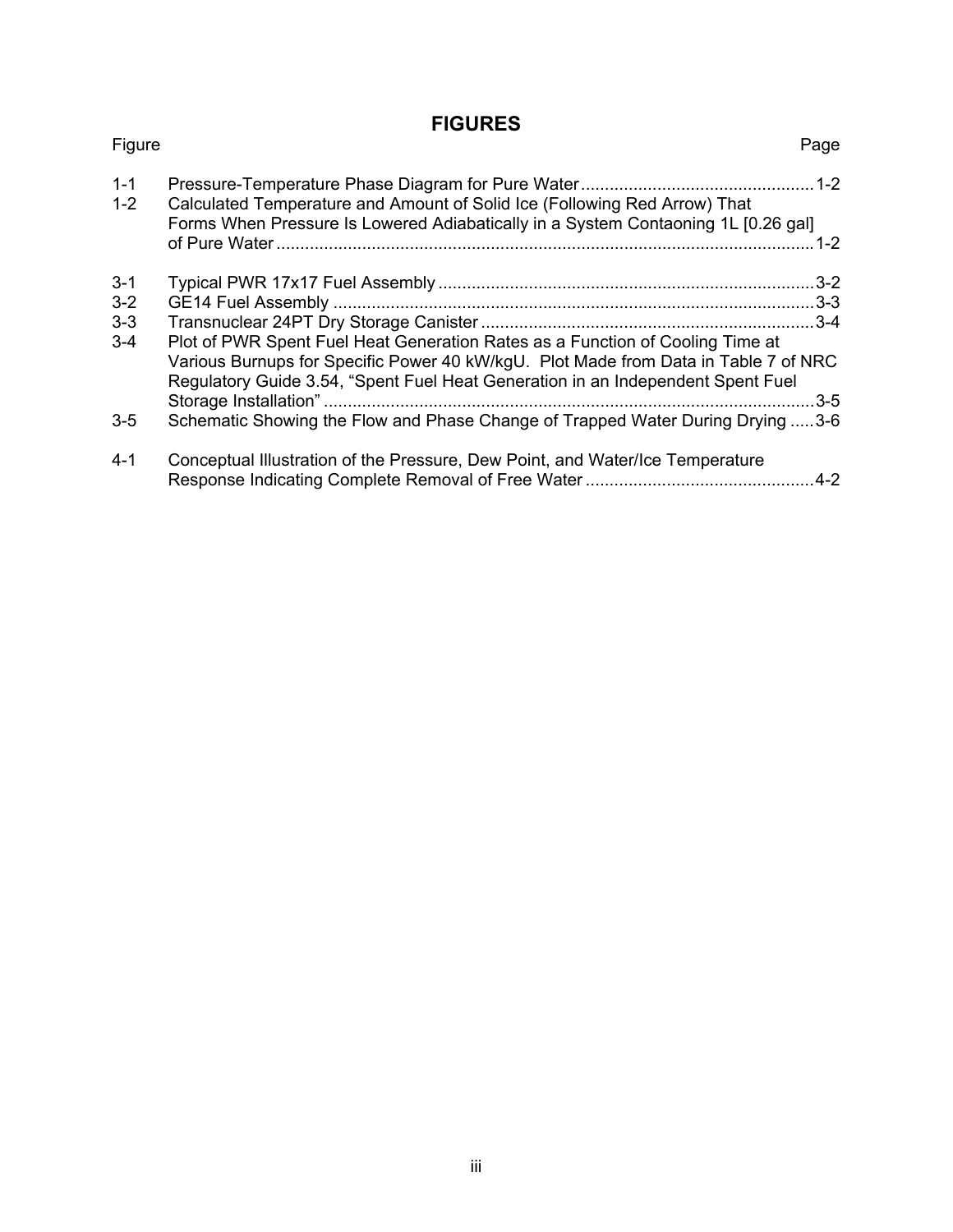# **TABLES**

| Table | Page |  |
|-------|------|--|
|       |      |  |
| $5-1$ |      |  |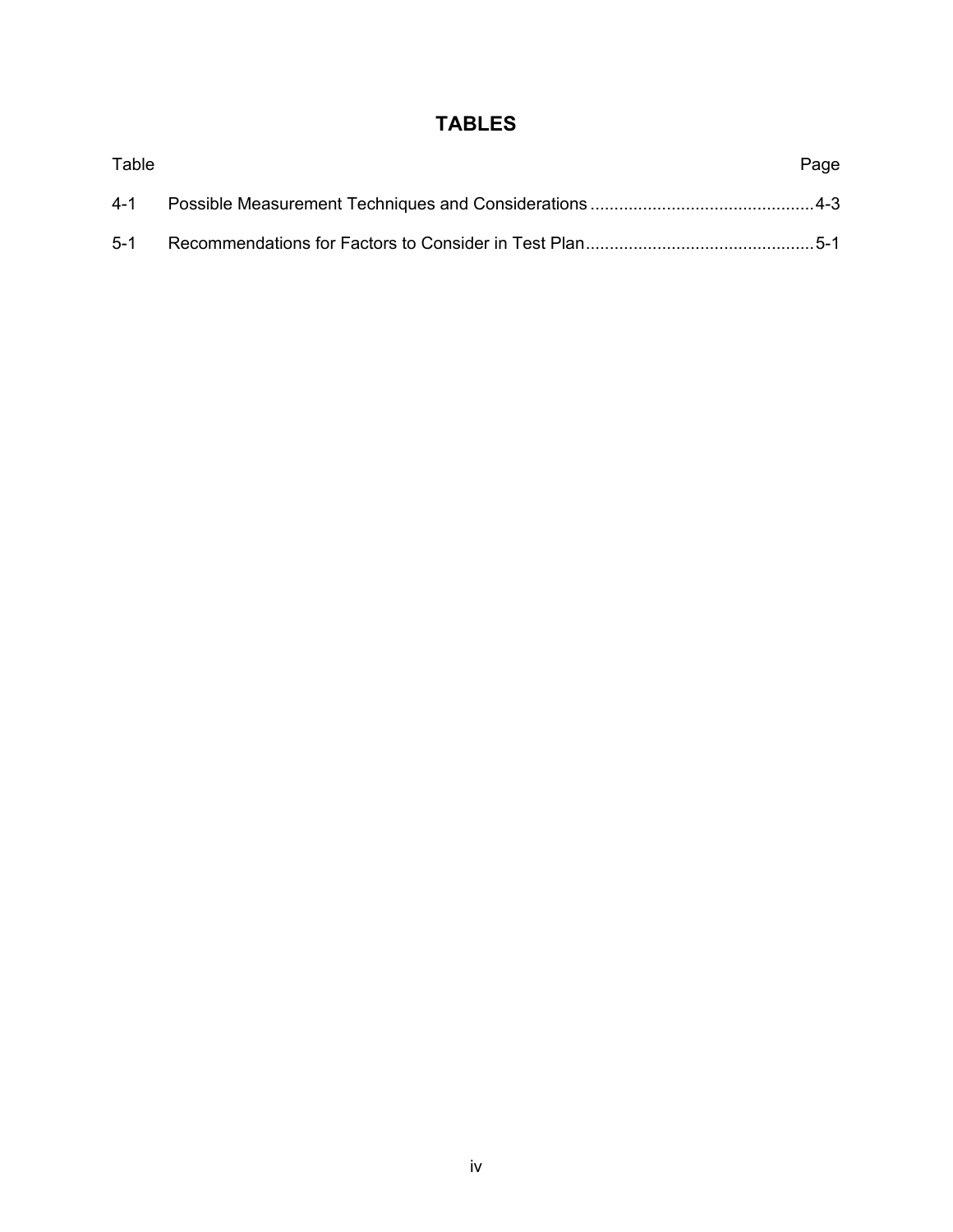#### **EXECUTIVE SUMMARY**

After pool loading, spent nuclear fuel canisters may be vacuum dried prior to the storage period, using a mechanical pumping system to remove the water. Water remaining in the canister could cause corrosion of the fuel cladding and internal structures or may create a flammable environment within the canister if radiolysis creates free oxygen and hydrogen. NRC provides only general guidance to licensees concerning the implementation of vacuum drying. In particular, NUREG–1536, "Standard Review Plan for Dry Cask Storage Systems," (NRC, 2010) states that NRC staff accepts vacuum drying methods comparable to those recommended in Pacific Northwest National Laboratory Report PNL–6365, "Evaluation of Cover Gas Impurities and their Effects on the Dry Storage of LWR Spent Fuel" (PNNL, 1987), which specifies less than 0.25 volume percent oxidizing gasses in the canister. When vacuum drying is implemented, licensees have a technical specification directing that the canister be evacuated to below a certain pressure with demonstration that the pressure will remain stable for a period of time after the canister is isolated from the pumping system.

There have been no experimental tests to measure the quantity of residual water that may remain in the canister following vacuum drying. If vacuum drying proceeds too quickly, it is possible that ice could form in the canister, particularly at locations where water is entrapped in confined spaces. If ice forms, the system pressure may meet the technical specification even if water is still present in the canister. To provide additional confidence that the criterion recommended in NUREG–1536 is appropriate, NRC initiated a research activity with the Center for Nuclear Waste Regulatory Analyses (CNWRA®) to develop a conceptual test plan for measuring the quantity of unbound residual water remaining in a canister following vacuum drying. This activity consists of the preparation of two technical letter reports. The first is the present report, which describes typical vacuum drying systems and operational procedures. It also reviews canister and fuel assembly designs to determine locations or conditions that could be susceptible for retaining water and should be evaluated in the test plan. The second report will be the conceptual test plan itself.

Information on current industry drying practices was gathered by reviewing safety analysis reports, vacuum drying operational procedures, and design drawings. Further, visits were conducted to vendors to observe the setup and operation of their vacuum drying systems and to discuss field experience with their staff. In general, it was found that drying systems and procedures are similar throughout the industry. Most of the equipment used in the drying systems, including pumps, valves, hoses, and gauges, are available off the shelf. Provided that it is appropriate for its intended function, the selection of equipment should not affect the quantity of residual water remaining in the canister following vacuum drying. Therefore, equipment or system design variations are not recommended to evaluate in the test plan. To prevent ice formation, vacuum drying is typically performed in a stepwise manner, gradually decreasing the pressure to certain hold points, at which the canister is isolated from the pumping system for a period of time to confirm that stable pressure readings are obtained. The number of hold points and the final canister pressure could affect the quantity of residual water if they are such that ice formation is not detected. It is thus recommended to evaluate these operational parameters in the test plan.

Fuel assembly and canister designs were reviewed to identify locations where water could be trapped or difficult to remove during drying. One important case is that of a rod with breached cladding that becomes waterlogged in the core. If the hole or crack in the cladding has limited opening area, it could take a long time for water to flow out during drying or the hole could ice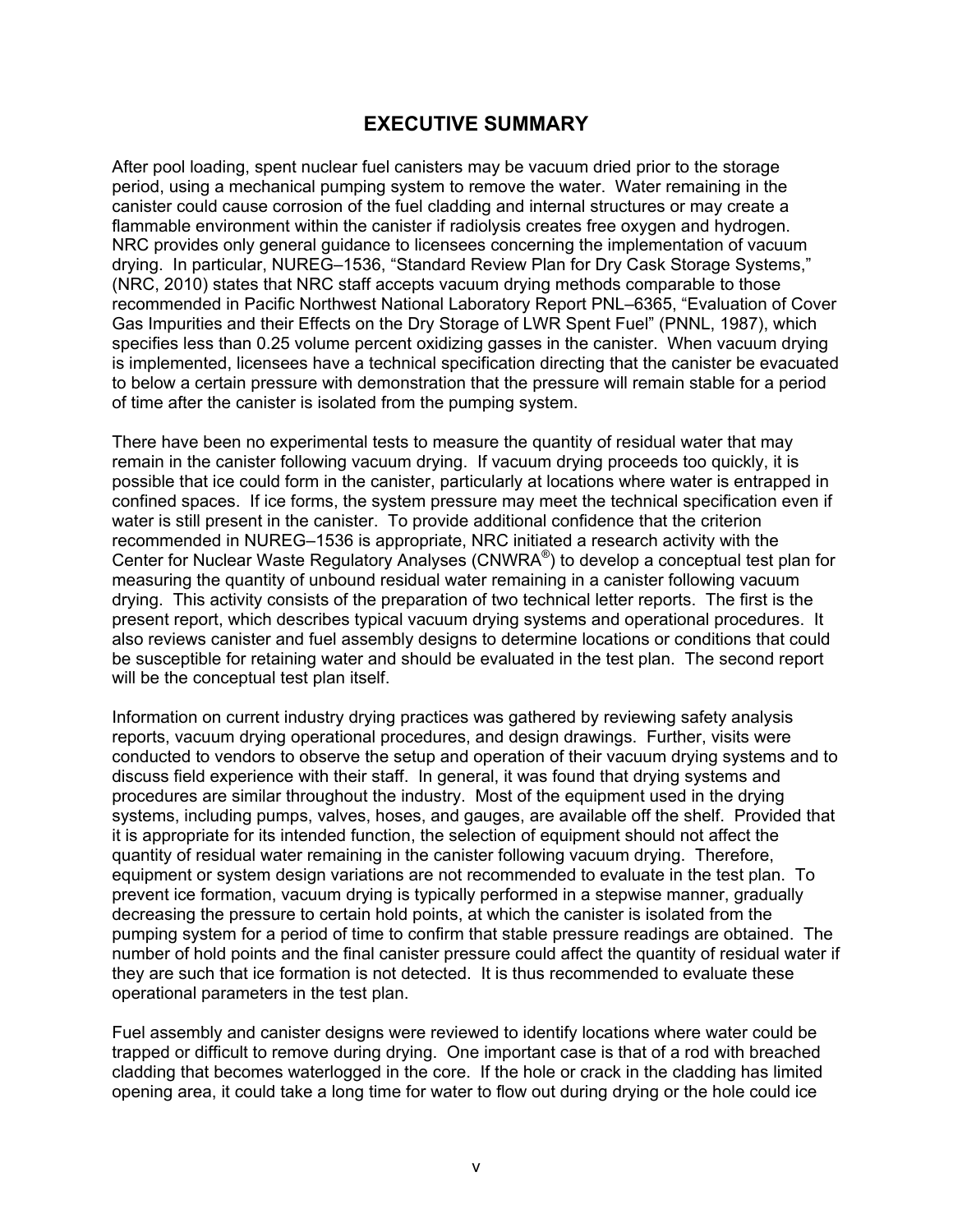over, completely blocking the exit path. The flow rate of water out of the fuel rod or the potential for icing will depend upon the size and location of holes along the length of the cladding. Other locations identified include the dashpot region of the guide thimble tube for pressurized water reactor assemblies and the water rod for boiling water reactor assemblies, both of which are hollow tubes into which water can flow, but are closed at the bottom end. Lastly, water could be difficult to remove from creviced regions around geometrically complex assembly hardware, such as grids, nozzles, and tie rods. For the canister itself, the most likely location for retaining water is thought to be on the flat surfaces of spacer disks. It is recommended to evaluate the potential for water entrapment in all of these locations in the test plan. Ice formation during drying should be more likely for fuel with a lower decay heat load, thus it is also recommended to consider the heat load as a variable in the test plan.

Finally, potential methods that may be employed in tests to measure the quantity of residual water remaining in the canister following vacuum drying were reviewed. A number of these were identified from similar applications in the pharmaceutical industry. In addition to mass balance, certain methods are based on measuring changes in the temperature, pressure, or dew point within the canister, while other techniques involve mass flow or visual observation. Most equipment that would be needed for such measurements is available off the shelf.

#### **References**

NRC. NUREG–1536, "Standard Review Plan for Spent Fuel Dry Storage Systems at a General License Facility." Rev. 1. Washington, DC: U.S. Nuclear Regulatory Commission. July 2010. ADAMS ML101040620.

PNNL. "Evaluation of Cover Gas Impurities and Their Effects on the Dry Storage of LWR Spent Fuel." PNL–6365. Richland, Washington: Pacific Northwest National Laboratory. November 1987.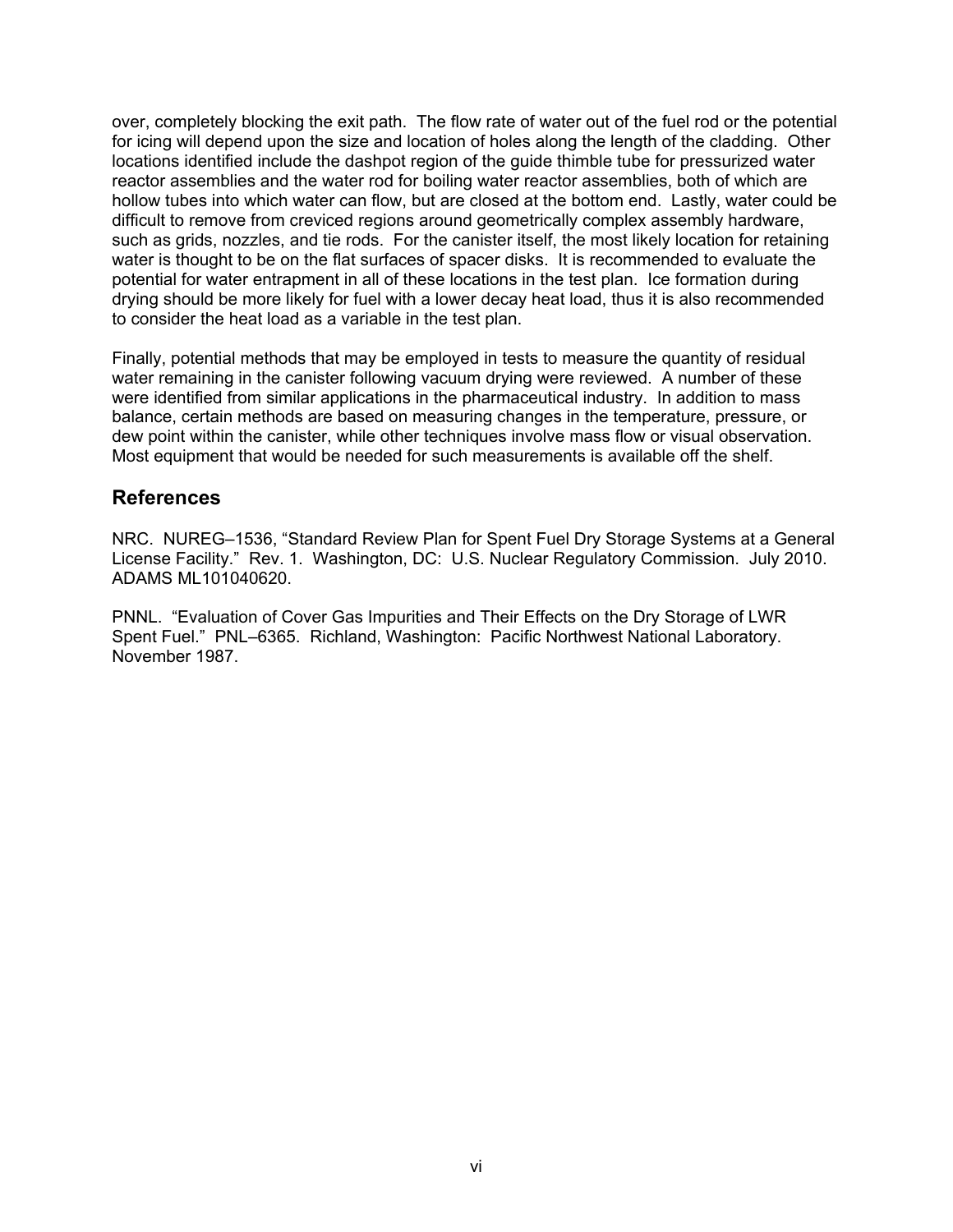### **ACKNOWLEDGMENTS**

This report was prepared to document work performed by the Center for Nuclear Waste Regulatory Analyses (CNWRA®) for the U.S. Nuclear Regulatory Commission (NRC) under Contract No. NRC–02–007–006. The studies and analyses reported here were performed on behalf of the NRC Office of Nuclear Regulatory Research, Division of Engineering. The report is an independent product of CNWRA and does not necessarily reflect the view or regulatory position of NRC.

The authors thank Bob Einziger, Matt Gordon of NRC, as well as Lane Howard for technical review, and Yiming Pan and David Pickett for programmatic review. The authors also thank Beverly Street and Lee Selvey for administrative support in report preparation.

## **QUALITY OF DATA, ANALYSES, AND CODE DEVELOPMENT**

**DATA:** All CNWRA-generated original data contained in this report meet the quality assurance requirements described in the Geosciences and Engineering Division Quality Assurance Manual. Sources for other data should be consulted for determining the level of quality for those data.

**ANALYSES AND CODES:** No scientific or engineering software was used in the analyses contained in this report.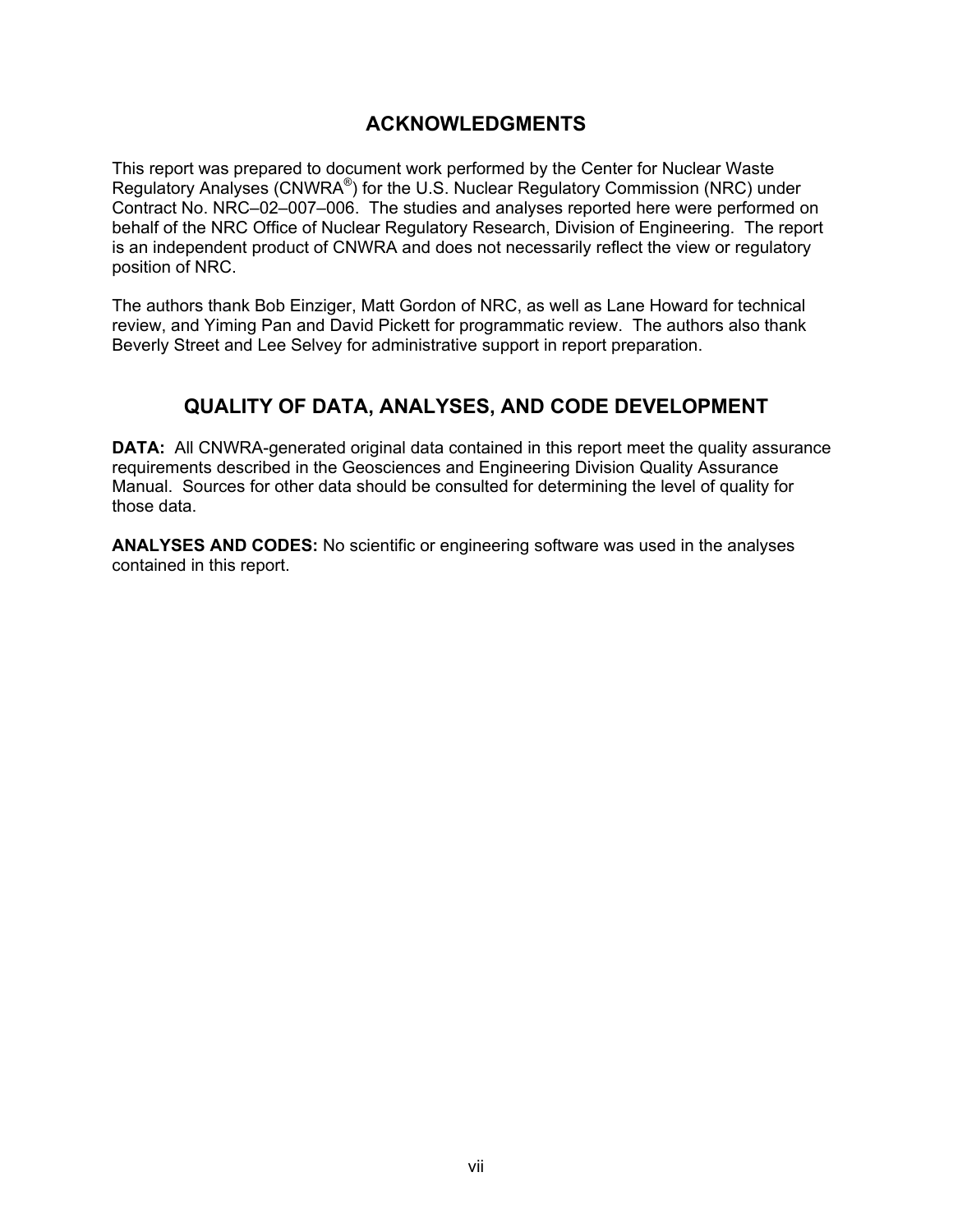## **1 INTRODUCTION**

## **1.1 Background**

In the United States, spent nuclear fuel (SNF) is maintained in dry storage at a number of operating and decommissioned reactor sites and certain other facilities licensed by the U.S. Nuclear Regulatory Commission (NRC). In the dry storage concept, SNF is moved from the spent fuel pool to metal canister or cask systems. NRC regulates the dry storage of SNF under Title 10 of the *Code of Federal Regulations* (10 CFR), Part 72 "Licensing Requirements for the Independent Storage of Spent Nuclear Fuel, High-Level Radioactive Waste, and Reactor-Related Greater than Class C Waste." The provisions of 10 CFR Part 72 are intended, in part, to prevent gross degradation of fuel cladding and ensure the confinement of radioactive material during storage and transportation. Therefore, after being transferred from the spent fuel pool, water is removed from the canisters to create a dry environment. Water remaining in the canister could cause corrosion of the fuel cladding and internal structures or may create a flammable environment within the canister if radiolysis creates free oxygen and hydrogen (ASTM International, 2008).

One method that licensees use to remove water from canisters is vacuum drying with a mechanical pumping system. NRC provides only general guidance to licensees concerning the implementation of vacuum drying. In particular, NUREG–1536, "Standard Review Plan for Dry Cask Storage Systems," (NRC, 2010) states that NRC staff accepts vacuum drying methods comparable to those recommended in Pacific Northwest National Laboratory Report PNL–6365, "Evaluation of Cover Gas Impurities and their Effects on the Dry Storage of LWR Spent Fuel," (PNNL, 1987). PNL–6365 recommends a maximum quantity of 1 mol of oxidizing gases  $(O_2, CO_2,$  and CO) in a canister with a total gas volume of 7  $\text{m}^3$  [247 ft<sup>3</sup>] at a pressure of 0.15 MPa [1.5 atm], corresponding to a concentration of about 0.25 percent. In practice, licensees have a technical specification directing that the canister be evacuated to a pressure between 3 and 10 torr [400 Pa and 1.33 kPa], with demonstration that the pressure will remain stable for a number of minutes after the canister is isolated from the pumping system.

The recommendation in PNL–6365 is based on thermodynamic calculations of equilibrium gas pressures, not on physical measurements made from evacuated canisters. There have been no experimental tests to determine the quantity of residual water that may remain in the canister following drying to this level. Recently, NRC has undertaken a review of its regulatory framework for extended storage and transportation of SNF (NRC, 2012b). As part of this review, NRC identified technical information gaps and research needs that warrant further consideration to ensure that SNF continues to be stored safely. It was determined that a test program to measure the quantity of residual water following vacuum drying could increase confidence that the NRC guidance in NUREG–1536 is appropriate.

A particular concern for vacuum drying is the formation of ice within the canister as the pressure decreases. Lowering the pressure below the saturation vapor pressure of liquid water will cause vaporization of the liquid, as illustrated in Figure 1-1. Vaporization of liquid water takes energy from the liquid water. If the pressure is decreased too rapidly, so much heat can be removed that the remaining liquid could freeze. Figure 1-2 illustrates the calculated temperature drop when the pressure of a system containing 1 L [0.26 gal] of water is decreased adiabatically. The calculation was done using OLIAnalyzer Studio™ Version 3.2 (OLISystems, Inc., 2012). As shown in the figure, liquid water is fully transformed to ice when total pressure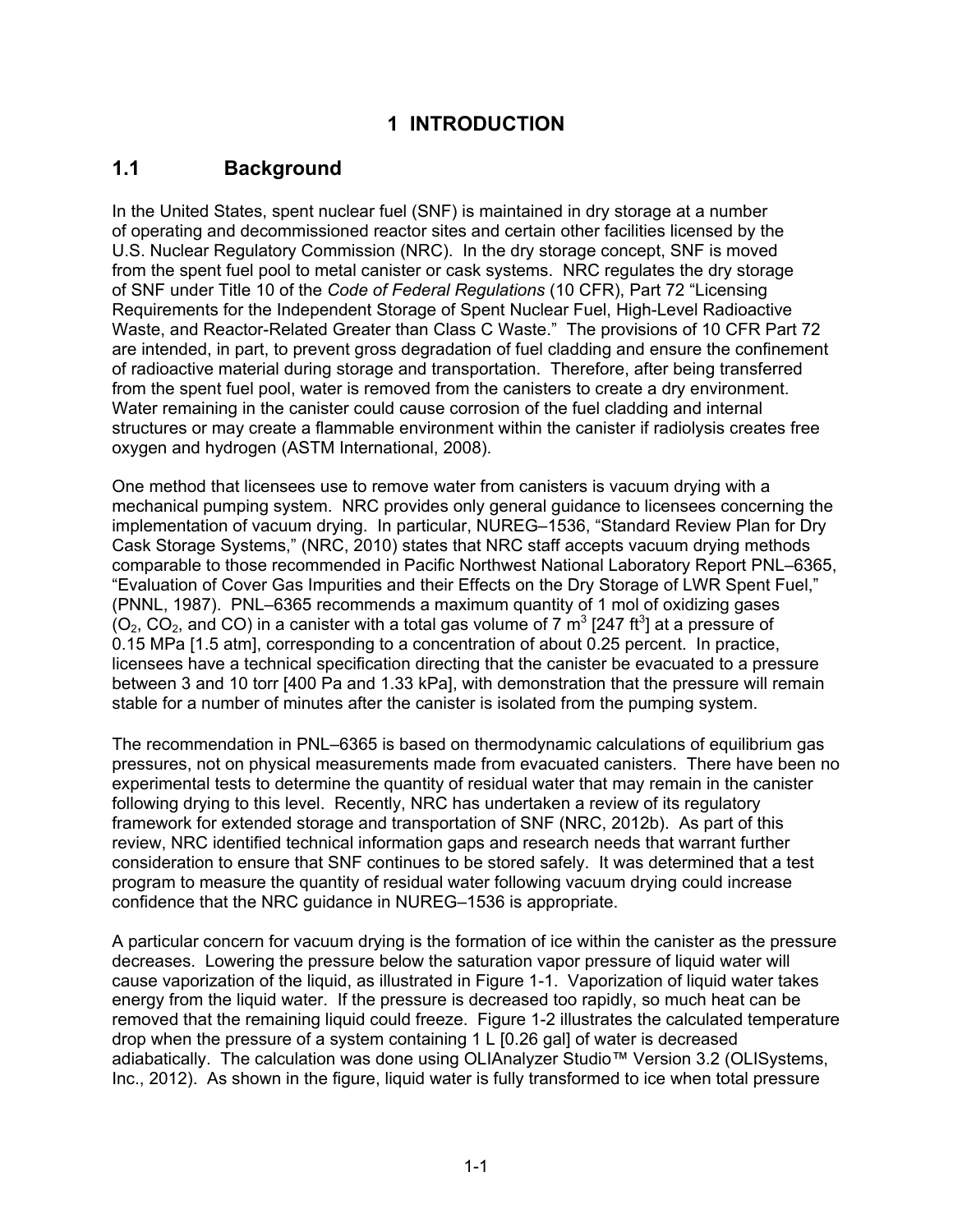

**Figure 1-1. Pressure-Temperature Phase Diagram for Pure Water. Stable Phase Boundaries Are Shown by Solid Lines and a Metastable Phase Boundary Is Indicated by Dashed Line.** 



**Figure 1-2. Calculated Temperature and Amount of Solid Ice (Following Red Arrow) That Forms When Pressure Is Lowered Adiabatically in a System Containing 1 L [0.26 gal] of Pure Water**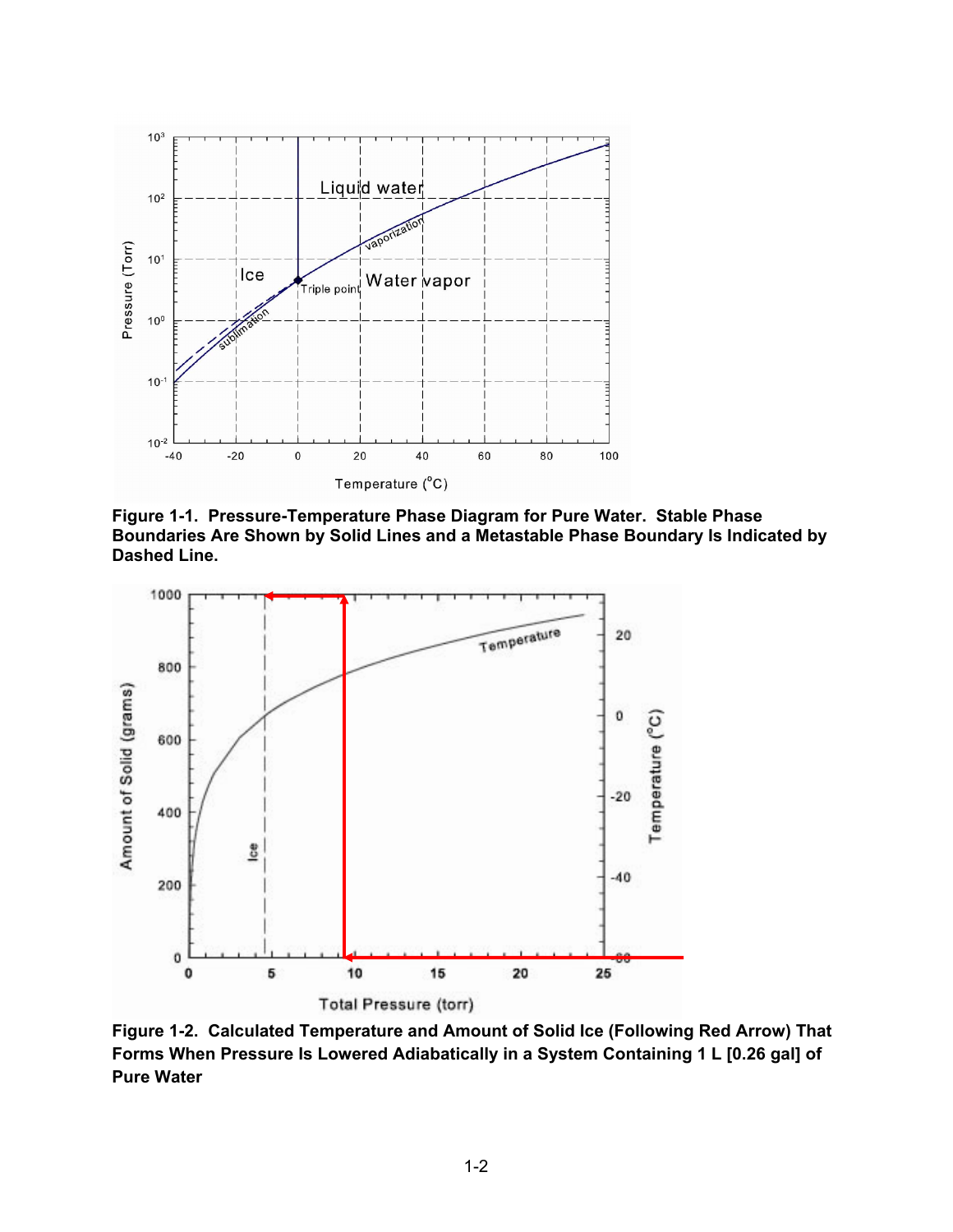is decreased below 4.58 torr [610 Pa]. The potential for ice formation may be greatest in regions of the fuel assembly or canister where water is difficult to remove because it is trapped in confined spaces.

# **1.2 Purpose and Scope**

NRC initiated a research activity with the Center for Nuclear Waste Regulatory Analyses (CNWRA $^{\circ}$ ) to develop a conceptual test plan for measuring the quantity of residual water remaining in a canister following vacuum drying to the criterion referenced in NUREG–1536. While residual water may be considered as unbound or bound (i.e., physi- or chemisorbed), the focus of this test plan is only the unbound water. This activity consists of the preparation of two technical letter reports. The first is the present report, which describes current industry drying practices and capabilities. It also reviews canister and fuel assembly designs to determine design features or characteristics that could affect the quantity of residual water after drying. Based on this information, recommendations are made for parameters to evaluate in the test plan. The second report will be the conceptual test plan itself. The contents of this report are as follows:

- Section 2 describes the setup and operation of typical industry vacuum drying systems.
- Section 3 describes the characteristics of fuel assemblies and canisters that may affect the quantity of residual water after drying.
- Section 4 describes measurement techniques and equipment that may be employed to measure the quantity of residual water.
- Section 5 provides a summary of the report.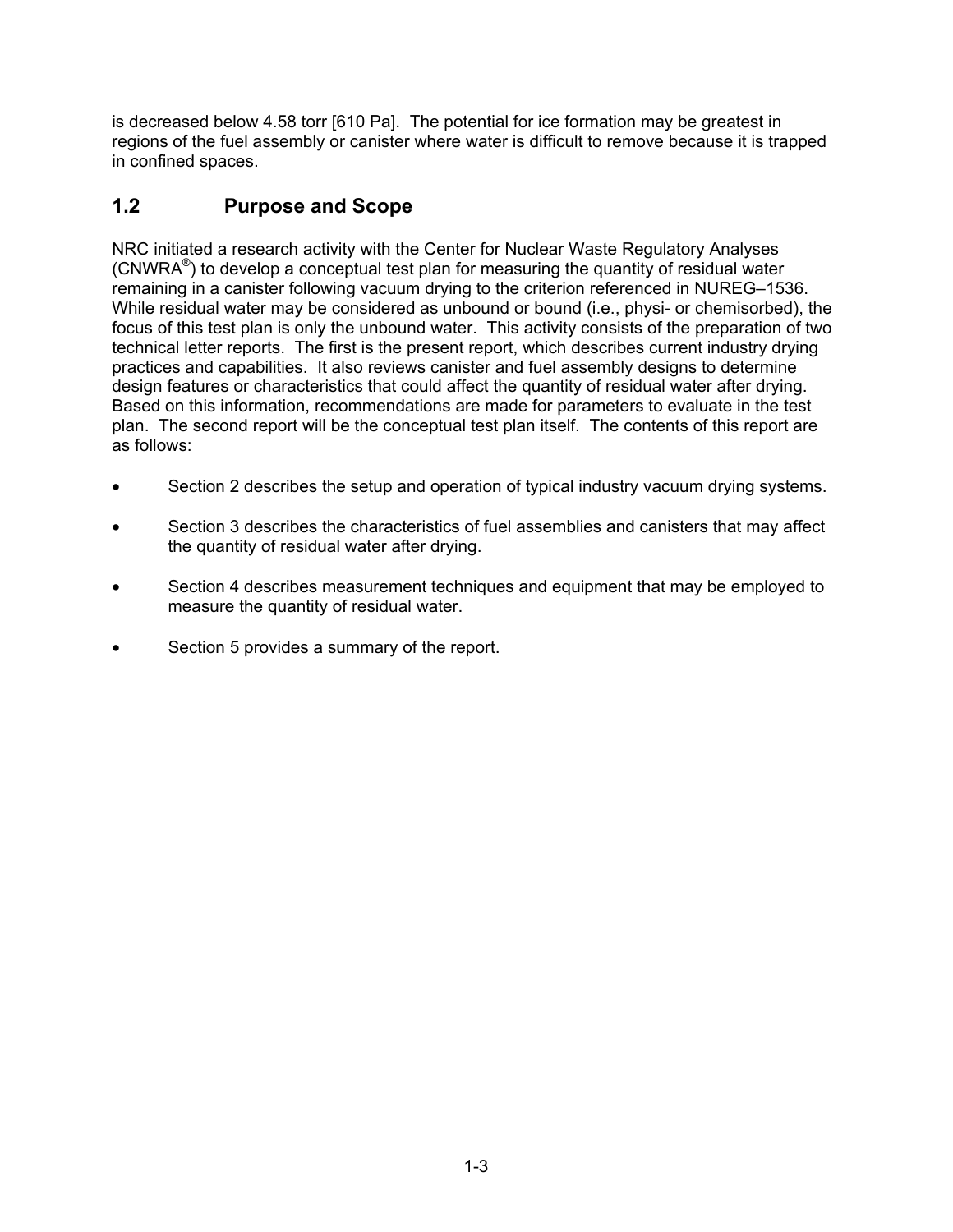# **2 TYPICAL INDUSTRY DRYING EQUIPMENT AND PROCEDURES**

# **2.1 Approach**

The development of the test plan for measuring the quantity of residual water after vacuum drying will require thorough understanding of equipment and procedures used in the industry. To gather such information, industry vacuum drying procedures were reviewed and visits were conducted to vendor facilities to observe the equipment and its operation in person, as well as to discuss field experience with their staff.

# **2.2 Equipment Used for Vacuum Drying**

The equipment used for vacuum drying is relatively similar throughout the industry. The following subsections provide general descriptions of the main parts of vacuum drying systems.

## **2.2.1 General Setup**

A typical vacuum drying system consists of vacuum pumps, a water trap, piping and hoses, valves, and a suite of pressure gauges, with the pumps and water trap tank being mounted on a rolling cart for ease of transport. The vacuum pump is connected to steel piping via flexible vacuum tubing, which allows for easier installation and connections. The water trap tank is connected in line with the steel piping, but valves are installed that allow this tank to be removed from the flow path when the system is sufficiently dry. Analog pressure gauges are mounted to the steel piping around eye level to the operator. These gauges are used to aid the operator in the blowdown and backfilling processes.

Flexible vacuum hose is used for the main lines running from the cart to the canister. These lines must be flexible to accommodate the various setup requirements seen during different drying campaigns. One of these vacuum hoses is connected directly to the canister siphon port. This siphon port connects to a tube that runs to the bottom of the canister and is used to remove the bulk water from the canister in preparation for vacuum drying. The other vacuum hose connects to stainless steel piping that is connected directly to the canister vent port. This piping is called the riser manifold or tree, and contains connections for the main pressure sensors used during drying. These pressure sensors are placed close to the canister vacuum port, which opens to the top of the canister, in an effort to obtain accurate measurements of the internal pressure.

## **2.2.2 Pumps**

Commercially-available, off-the-shelf pumps are generally used for vacuum drying. A typical main pump is a Leybold Sogevac SV 100, which is a rotary vane pump with the ability to reach pressures around 0.5 torr [67 Pa]. In addition to the main vacuum pump, a roots blower, which is a positive displacement air pump, may be used to increase the pumping speed and efficiency in the lower pressure ranges. The roots blower is mounted to the inlet side of the vacuum pump and uses positive displacement of air to increase the air pressure at the inlet of the vacuum pump, thus increasing the vacuum pump efficiency. A typical roots blower is a Ruvac WA 251.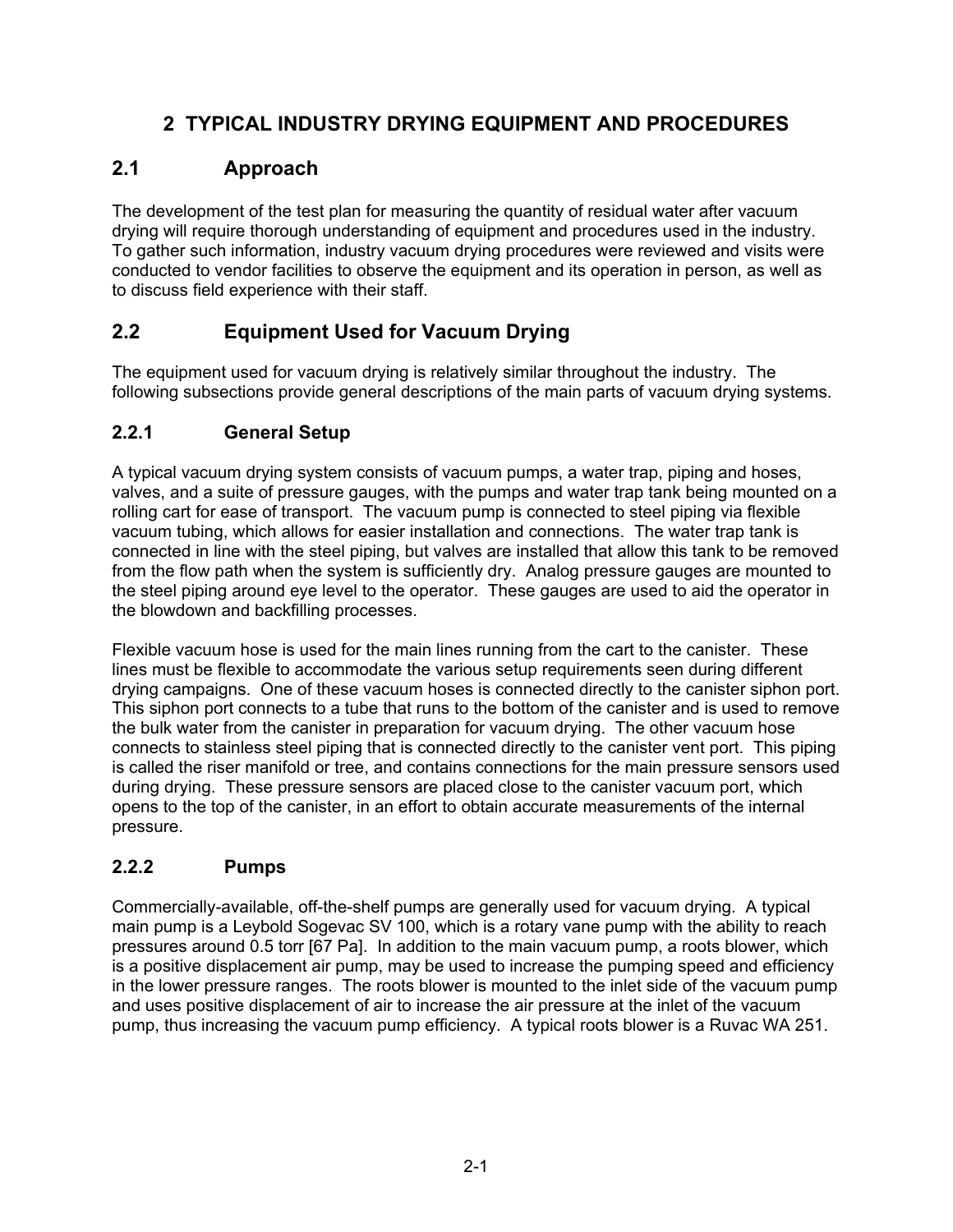## **2.2.3 Water Trap**

In a vacuum drying system, the water trap tank is used as a means of protecting the vacuum pumps from damage. Rotary vane vacuum pumps use the compression of fluid to force air from the inlet of the pump to the outlet. If fluids that are considered incompressible, like water, enter this type of pump the pump internals will fail and the pump will need to be replaced or repaired. Early in the vacuum process, water left after blow down enters the vacuum lines and can work its way toward the vacuum pump. During this time the water trap tank is valved into the vacuum path and the air-water mixture in the vacuum lines is routed through the inlet of the water trap tank. Liquid water is deposited in the tank while allowing the gasses to continue through the exhaust port and on to the vacuum pump. When no visible water droplets are apparent in the lines, this tank is valved out of the vacuum system. The removal of the tank from the vacuum system shortens the vacuum path, increasing the pumping efficiency. These water trap tanks usually have some form of sight glass to give an indication of when the water in the tank needs to be drained.

## **2.2.4 Piping, Hoses, and Connections**

The piping on the vacuum cart and the vacuum tree or manifold is constructed of stainless steel and the pipe is connected via Klein Flange/Quick Flange (KF/QF) style flanged connections. The lines running from the vacuum cart to the vacuum manifold and siphon port are high temperature reinforced vacuum hoses connected via barbed fittings and hose clamps. These flexible hoses are required due to the varying configurations used at different vacuum drying locations. In addition, these hoses are used to connect the vacuum pump and the water trap tank to the rest of the piping. These hoses are typically transparent to aid in the visual confirmation of water removal. The vacuum tree and siphon port lines are connected to the vent port and siphon port of the canister with straight pipe nipples and a KF/QF fitting. This connection is used for all but the final vacuum step, in which the pipe nipples are replaced with quick disconnect couplings that will stay with the canister through the rest of the storage.

## **2.2.5 Valves**

Most valving in the systems surveyed consisted of manually actuated 90 degree ball valves. The only dissimilar valve is the vacuum pump inlet valve, which is a throttling valve used to control the pump down speed. The throttling valve is required to avoid depressurizing the system too quickly and forming ice in the lines or the chamber.

#### **2.2.6 Gauges, Sensors, and Transducers**

The canister pressure is monitored during the drying process and at the final hold pressure to meet the technical specification. Digital vacuum sensors can be mounted on the vacuum manifold for the canister presser measurements. A Pirani gauge may be used for measuring the higher pressures during operation and an absolute pressure transducer for precision measurement of the lower pressures. The gauges are usually positioned as close to the vent port opening of the canister as possible in order to reduce the pressure drop seen by the gauges and provide a more accurate reading of the canisters internal pressure. Additional pressure/vacuum gauges may be incorporated on the vacuum drying cart to aid the operator in activities such as performing blow downs or backfilling with dry helium. These may not be calibrated because they are not used for the technical specification measurement.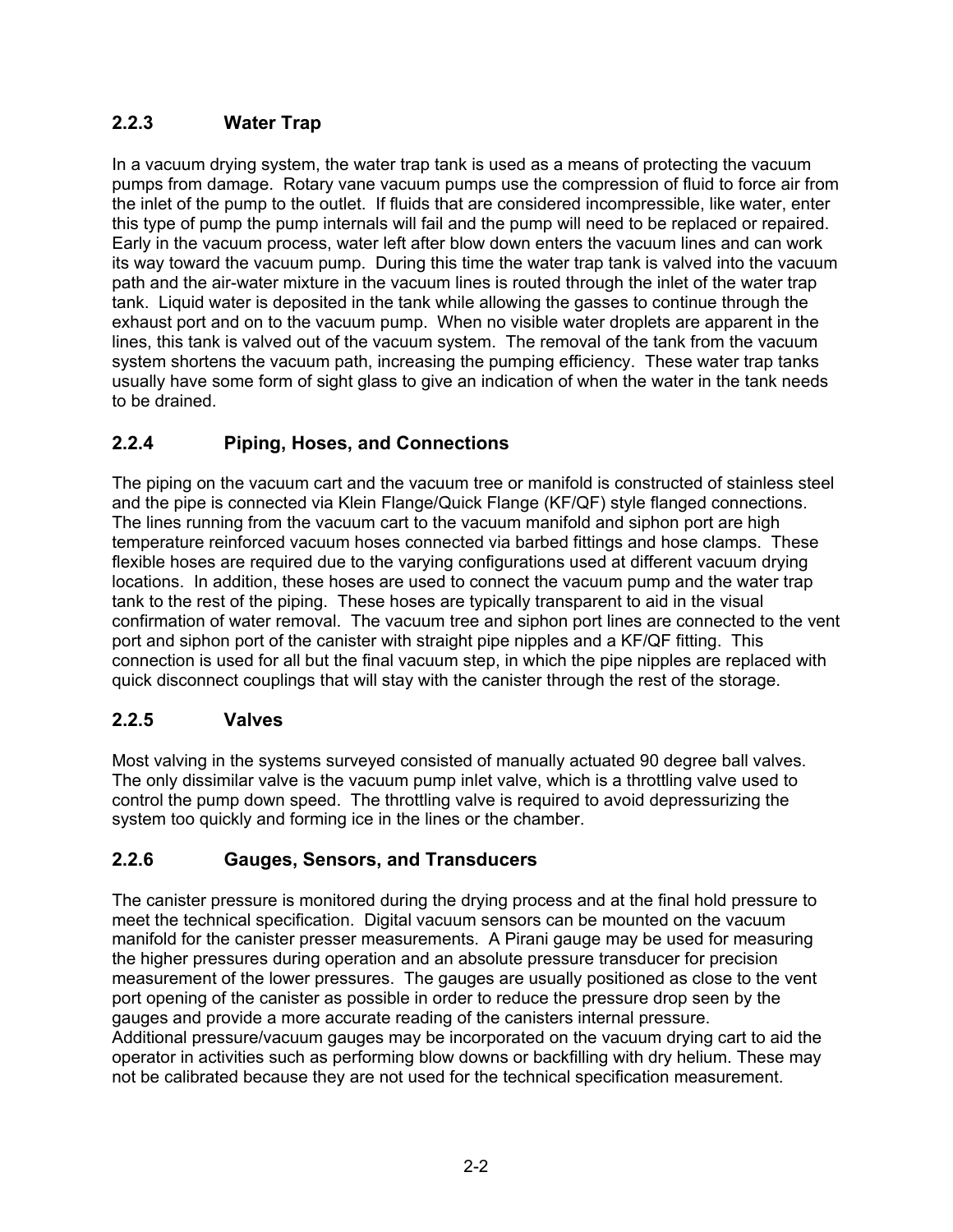## **2.3 Procedures**

The procedures used for vacuum drying also seem to be similar among various vendors, with the general concept to decrease pressure in a slow or step-wise manner to prevent ice formation by providing time for the system to equilibrate. The following subsections provide a general description of the vacuum drying process.

#### **2.3.1 Setup and Checkout**

In this step, the equipment is pre-staged for the actual operation, all the pumps are warmed up and ready, and a system pull down test is performed. In the system pull down test, a vacuum is pulled on all the hoses and piping of the system in an effort to detect any leaks that may be present in the flanges, the hose connections, or in the actual hoses and pipes. If any leaks are detected they are promptly repaired and the system is rechecked. This sequence is repeated until the cask loading supervisor or system operator is satisfied that the system is airtight. Some good practices for the vacuum drying setup include

- Run the vacuum hoses downhill from the siphon and vent ports to help drain water from the lines and decrease the chance of freezing water in the lines.
- Check and replace the seals on the KF/QF connections often. Over time the seals in these connections will compress. The compression of these seals increases the chance of air in leakage from these connections.
- All vacuum steps prior to the final pull should use straight pipe nipples at the vent and siphon ports, not the quick disconnect (QD) couplings. The QD couplings cause an orifice type effect which can lead to icing and incorrect pressure readings.
- Plastic hoses and most thread sealants will off-gas under a vacuum, so use hoses and sealants that have low off-gassing, and pull a vacuum on the system a few times before use.

#### **2.3.2 Initial Pump Down and Blow Down and Vacuum**

In this step, a self-priming centrifugal pump is connected to the siphon port of the canister, and the bulk water is pumped out until air starts to enter the lines. At this point the pump is disconnected and the canister is hooked up to the vacuum drying system using straight pipe nipples to increase air and water flow. The canister is pressurized with dry helium, then an exhaust valve, which is hooked to the siphon port, is opened and the pressure is allowed to drop to a specified point. The exhaust air and water is directed into the water trap tank which passes the air and water through a drain valve. This blow down process is repeated until a minimum amount of water is observed in the siphon hose. At this point the initial pump down and blow down of bulk water is complete.

During the initial vacuum pull down steps, described in the next section, the water trap tank is kept in line with the vacuum system. The water trap tank separates the water from the air, capturing the water in the tank and allowing the air, which is now free of water drops, to proceed to the vacuum pump. This process prevents any large water particles from entering into, and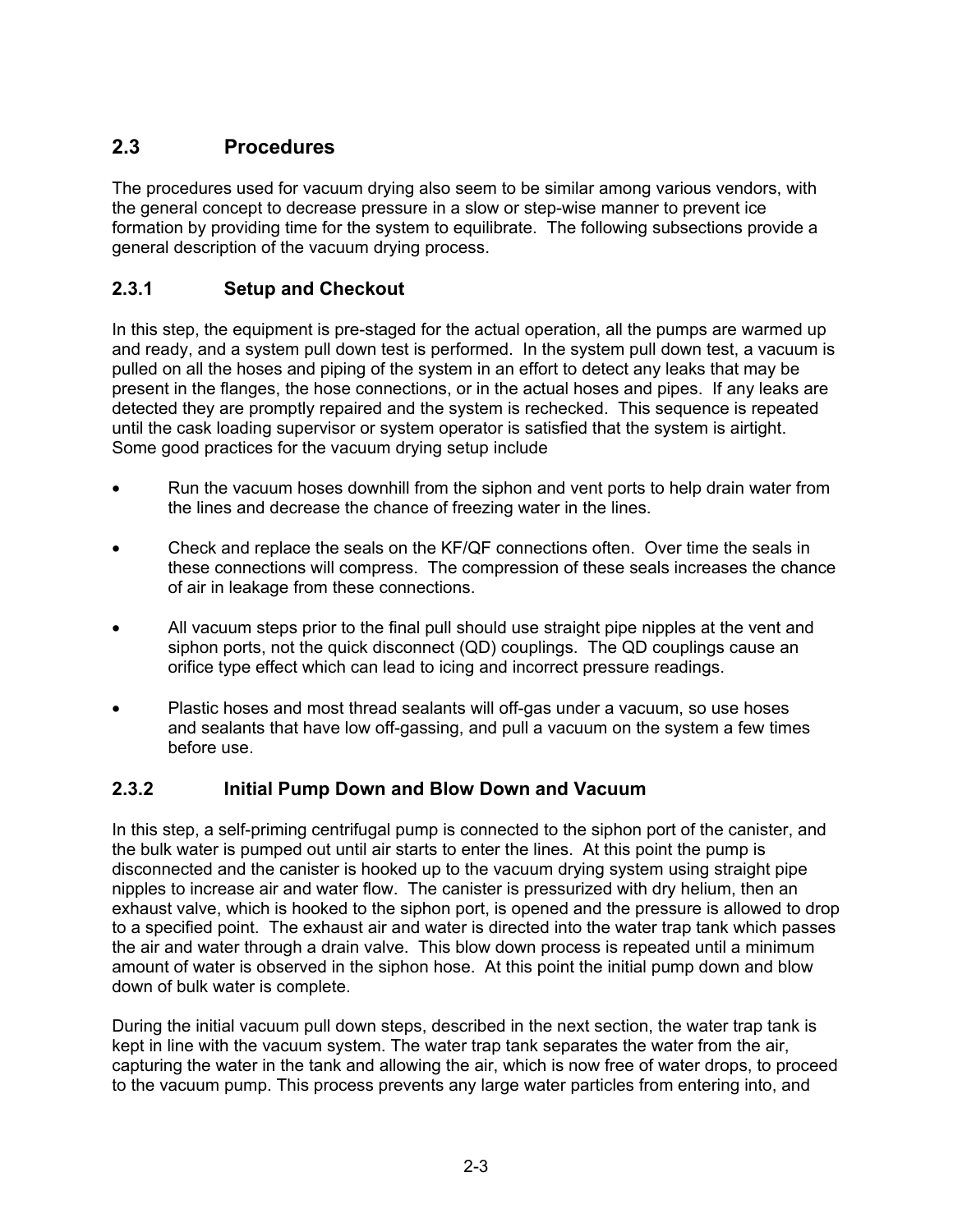damaging the vacuum pumps. When no visible water is present in the lines, this water trap tank is valved out of the vacuum system.

## **2.3.3 Vacuum Drying**

Vacuum drying is generally performed in a step-wise manner, decreasing the pressure to a series of predetermined hold points prior to reaching the final pressure. At each step, the canister is isolated from the pump and the pressure is monitored for a specified period of time. The canister pressure will rise as water and other volatiles evaporate. If the pressure increases to exceed a certain value during the hold time, the step may be repeated until a stable pressure is obtained. The numbers of hold points vary by vendor, but three to seven may be typical. The final pressure to which the canister must be evacuated is specified in the technical specification, usually in the range of 3 to 10 torr [400 Pa to 1.33 kPa], with demonstration that the canister will not exceed that pressure after being isolated from the pumping system for up to 30 minutes. Operational procedures may direct that the canister should be pumped to an even lower pressure, accounting for uncertainties in the accuracy of the pressure gauges.

After the final pressure is reached, the canister is given an initial helium backfill to slightly above ambient pressure and the straight pipe nipples are replaced with QD couplings. This positive pressurization ensures that no moist air enters the canister while changing to the QD fittings. The canister is again evacuated to the technical specification pressure, after which it is given a final helium backfill to several pounds per square inch. Typical times to dry a canister are in the range of 12 to 48 hours, depending on the characteristics of the canister and fuel. The process of drying tends to increase the cladding temperature, so drying time limits are established to ensure that that the allowable peak cladding temperature is not exceeded.

## **2.4 Test Plan Considerations for Vacuum Drying System and Operational Procedures**

Provided that it is appropriate for its intended function, the vacuum drying system itself, including the selection of pumps, valves, hoses, connections, and sensors, would seem to have little effect on the quantity of residual water that remains in the canister after drying. Therefore, aspects of the vacuum drying equipment and system design are not recommended to be included in the drying test plan. Operational variables, however, such as the number of hold points and the final canister pressure could potentially affect the quantity of residual water. A lesser number of hold points may allow the pressure to be decreased fast enough to cause ice formation or may not provide sufficient time for evaporation or sublimation of water and ice in the canister. Further, a lower end pressure may remove more water from the system, but if ice forms, would give a greater margin for pressure increase by sublimation without violating the technical specification. As such, it is recommended to evaluate these parameters in the test plan.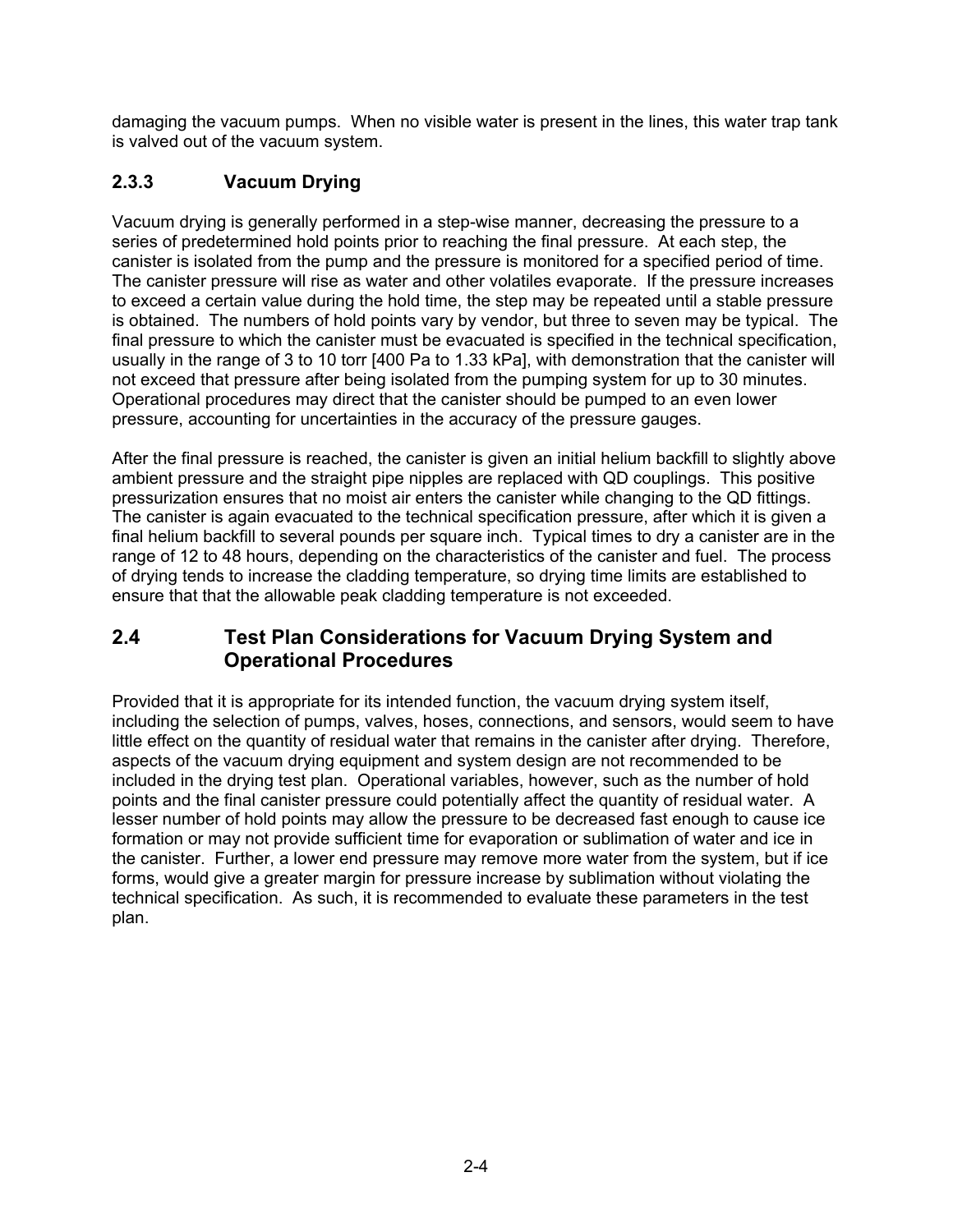## **3 FUEL ASSEMBLY AND CANISTER CHARACTERISTICS**

The quantity of water remaining after vacuum drying may depend on characteristics of the fuel assembly and canister. Particularly, geometric features may cause water to be trapped in confined spaces or thermodynamic conditions may promote ice formation.

## **3.1 Test Plan Considerations for Fuel Assembly Designs**

Fuel assembly designs for pressurized water reactors (PWRs) and boiling water reactors (BWRs) were reviewed to identify potential locations where water could be trapped. The specific case of a fuel rod that becomes waterlogged because of breached cladding is treated separately in Section 3.4.A typical 17x17 PWR fuel assembly is shown in Figure 3-1. The main components, in addition to the fuel rods, include the top and bottom nozzles, grids, and guide thimble tubes. A range of PWR assembly designs from different vendors were reviewed to identify potential locations where water could be trapped. This review identified two main locations. The first is creviced regions around the assembly hardware such as grids and nozzles where the path to the vacuum outlet may be confined or tortuous. The second region is the dashpot region of the guide thimble tubes. Guide thimble tubes are hollow tubes in the fuel assembly in which absorber rods are inserted. The guide thimble tubes are used to ensure control rod insertion with adequate damping and also provide some load bearing to the fuel assembly. The guide thimble tube is open on the upper end but plugged on the lower end. The dashpot region refers to the lower end where there is a transition to a smaller diameter tube. Small flow holes are present some distance above the dashpot region to allow water to flow out if it displaced by the control rod assembly.

A typical 10x10 BWR fuel assembly is shown in Figure 3-2. The main components, in addition to the fuel rods, include upper and lower tie plates, grids, and water rods. A range of BWR assembly designs from different vendors were reviewed to identify potential locations where water could be trapped. This review identified two main locations. As is the case for the PWR assembly, the first is the creviced regions around the assembly hardware. The second location is the water rod, which is a hollow tube with no fuel pellet. In a configuration somewhat similar to the PWR guide thimble tube, the water rod has holes along the length through which water could enter, but is closed at the bottom, providing a location for water to sit.

Based on this analysis, the test plan should include provisions for evaluating whether water could be trapped in the fuel assembly during vacuum drying at particular locations including creviced regions around assembly hardware, the dashpot region of guide thimble tubes for PWR assemblies, and water rods for BWR assemblies. These features should be included in mockups used for the test program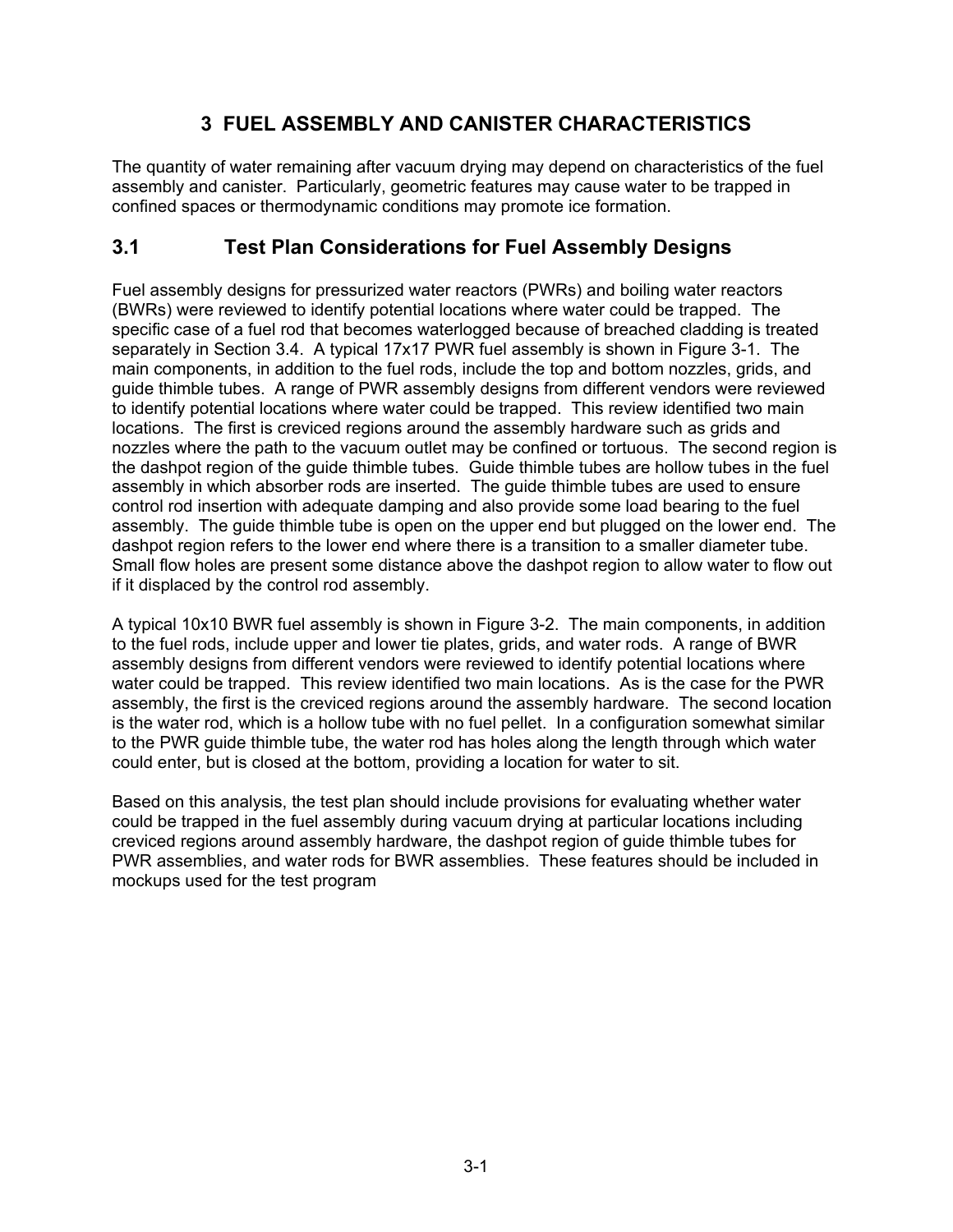

**Figure 3-1: Typical PWR 17x17 Fuel Assembly (NRC, 2012a)**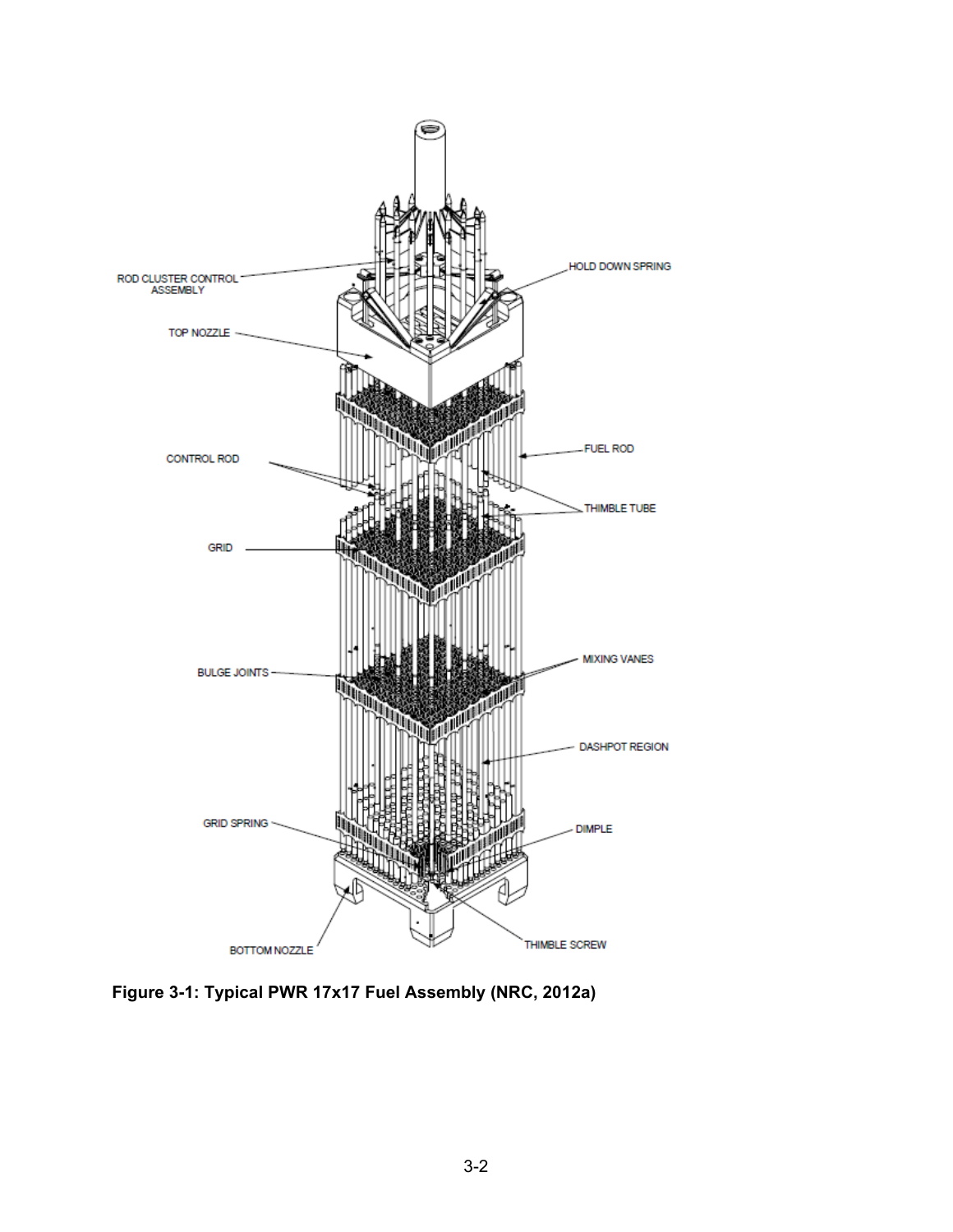



# **3.2 Test Plan Considerations for Canister Designs**

Canister designs from various vendors were also reviewed to identify location where water could be trapped. As shown in Figure 3-3, spent fuel canisters include an internal basket structure to support the fuel assemblies. For vacuum drying, a siphon tube runs the length of the canister and terminates near the bottom plate. The locations in the canister that seem most likely to retain water are surfaces of the horizontal (relative to the orientation while drying) spacer disks. Certain canister baskets are designed with drain holes in the spacer disks and the canister may also be tilted during drying to aid with draining. Depending on the space between the end of the vacuum siphon tube and the bottom plate, water could also potentially sit at that location out of reach of the siphon tube.Therefore, it is recommended that the test plan include provisions for evaluating whether water could be held up on horizontal surfaces within the canister, such as spacer disks, or whether it could pool at the bottom of the canister past the end of the vacuum siphon tube.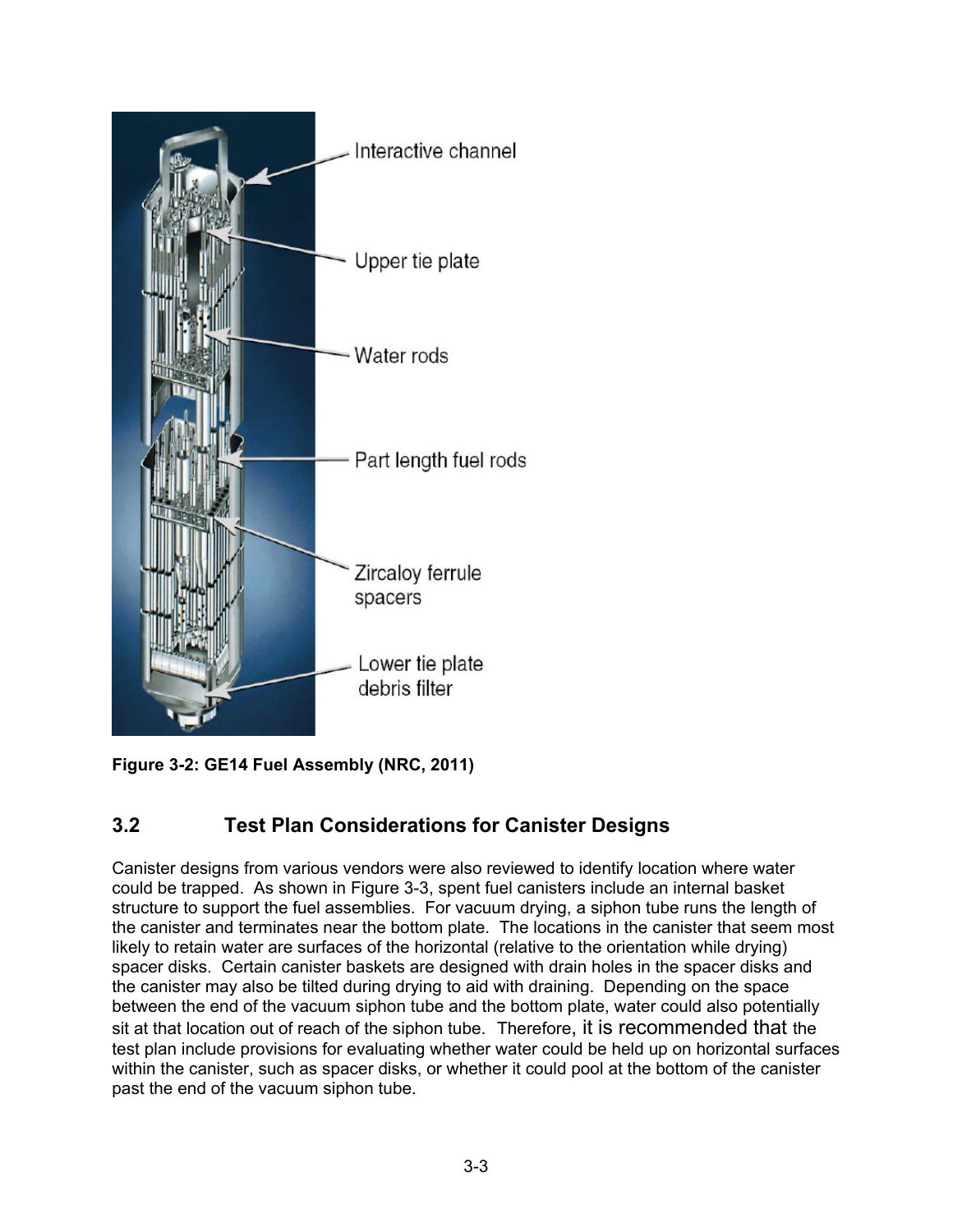

**Figure 3-3: Transnuclear 24PT Dry Storage Canister (NRC, 2002)** 

# **3.3 Test Plan Considerations for Fuel Heat Load**

The potential for ice formation in the canister will be affected by the temperature of the fuel assemblies, which provide a source of decay heat. The heat load of the fuel at the time of vacuum drying will depend on the in-reactor burnup and the time in the pool since reactor discharge. Generally, the heat load will decrease with lower burnup and longer time since reactor discharge, as indicated in the plot in Figure 3-4, using data taken from Regulatory Guide 3.54, "Spent Fuel Heat Generation in an Independent Spent Fuel Storage Installation" (NRC, 1999). The temperature inside the canister will increase during vacuum drying. According to a review by Nuclear Waste Technical Review Board (2010), the vacuum drying process often produces the highest cladding temperatures experienced during the dry storage process. NRC guidance generally limits the peak cladding temperature to 400 °C [752 °F] under normal conditions (NRC, 2003). Licensees perform calculations to demonstrate that the peak cladding temperature will not be exceeded during vacuum drying. The temperatures are likely to remain lower when the canister contains low decay heat load fuel assemblies, suggesting that such a condition is more susceptible for ice formation. Therefore, it is recommended that the test plan include provisions for varying the heat load of the fuel assemblies to determine whether this affects the quantity of residual water.

## **3.4 Test Plan Considerations for Damaged Fuel Rods**

Fuel rods with cladding that is breached with cracks or pinholes may be filled with water in the high pressure conditions of the reactor core. Water may remain trapped in the fuel rod after vacuum drying if the outflow is constrained, for example, by a small hole or if the hole area ices over. The drying process of a waterlogged fuel assembly is shown schematically in Figure 3-5. Water at a relatively high pressure (P1) and temperature (T1) occupies the open volume within the fuel assemblies. During the vacuum drying process, the pressure outside the fuel rods is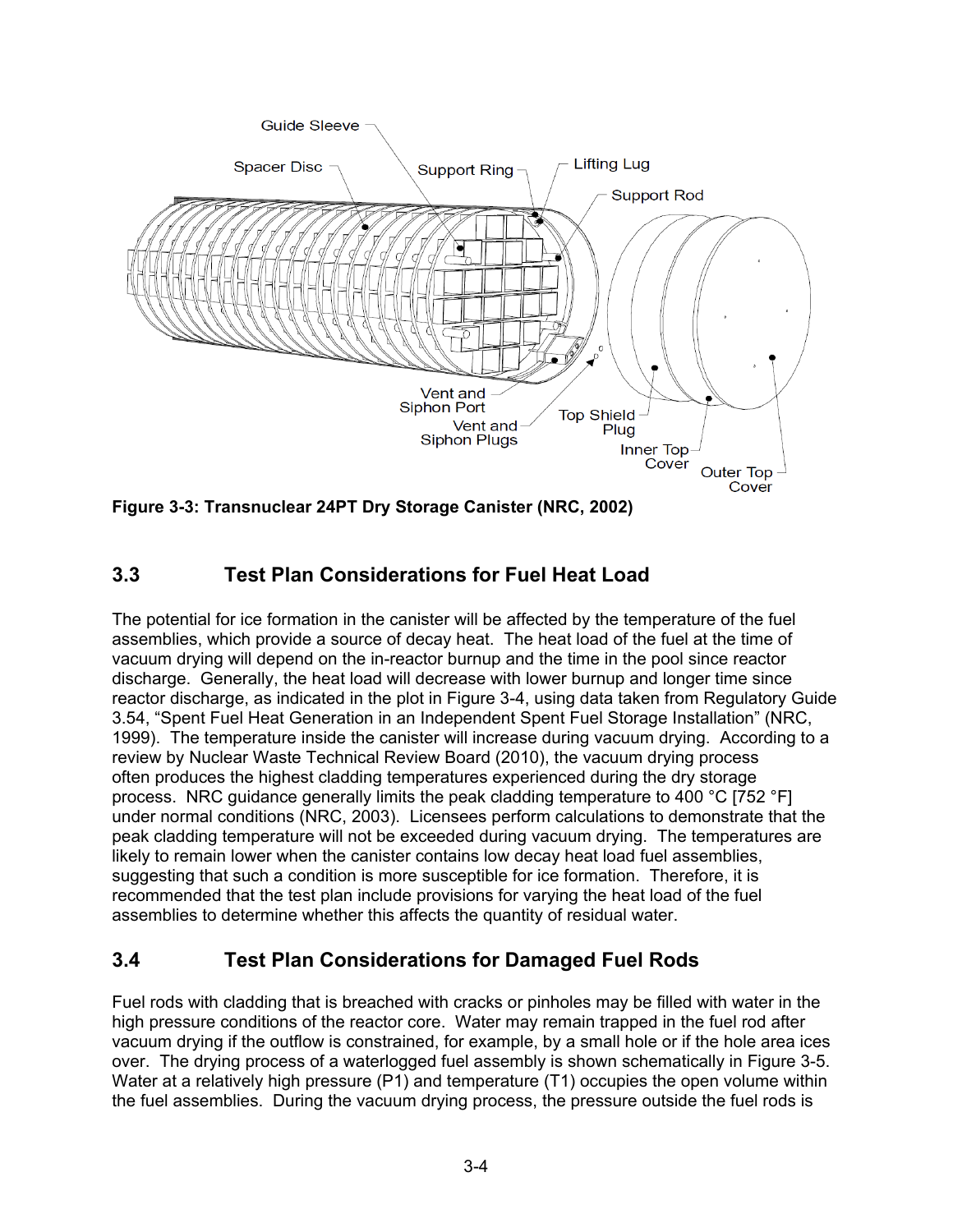

Cooling Time, Years (log scale)

#### **Figure 3-4: Plot of PWR Spent Fuel Heat Generation Rates as a Function of Cooling Time at Various Burnups for Specific Power 40 kW/kgU. Plot Made from Data in Table 7 of NRC Regulatory Guide 3.54, "Spent Fuel Heat Generation in an Independent Spent Fuel Storage Installation" (NRC, 1999)**

reduced to a very low value (P2) and the corresponding temperature also reduces substantially (T2). Due to this high pressure differential, water from inside the fuel rods starts to flow towards the low pressure region through the pinholes and cracks. The through-wall pinholes can be conceptualized as a long slender tube. At the inlet of these tubes, water is at a liquid state and is at pressure P1 and temperature T1. Water exiting from the low pressure side will be at pressure P2, which is usually substantially lower than the saturation vapor pressure at temperature T2. This implies that the water at the outlet will be at vapor phase and the water will have to change phase while it travels from the inlet to outlet of the tube.

The phase change process depends on a number of parameters, including the hole size and pressure difference between the two sides of the hole. This change of phase requires latent heat of evaporation that is supplied by the decay heat of the SNF and convected to the phase change location by the flow of water. If the flow of water is inadequate, the total heat flow may not be sufficient to evaporate the water. In that case, any additional thermal energy needed to bridge this gap will be withdrawn from the internal energy of the inflowing water, which may cause ice formation. It is recommended that the test plan should provisions for evaluating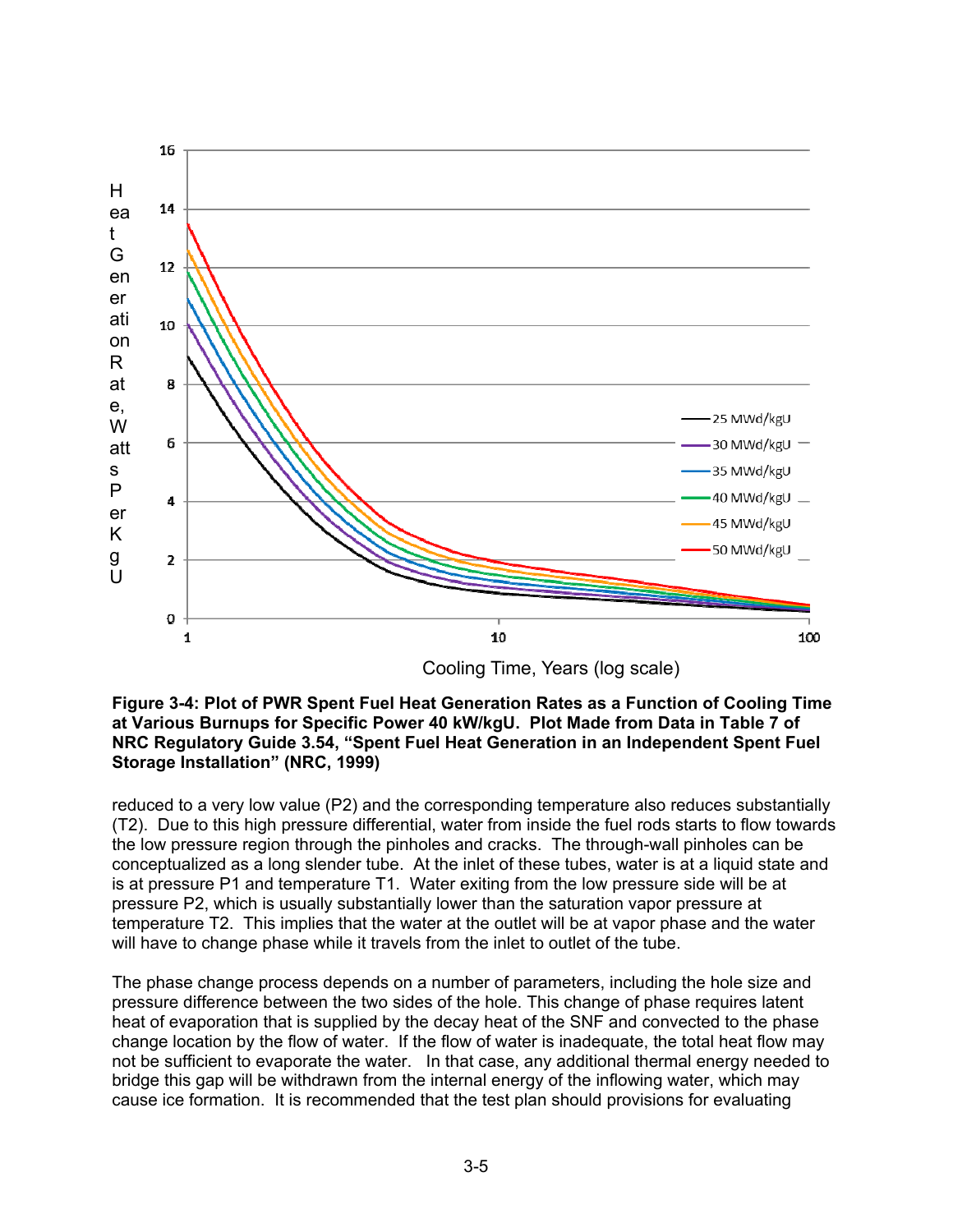whether remains trapped in breached and waterlogged fuel assemblies after vacuum drying. Considerations should include both the size and location of the hole along the rod length. This may be tested by placing water in hollow rods with machined holes, then vacuum drying to see if any water remains.



**Figure 3-5. Schematic Showing the Flow and Phase Change of Trapped Water During Drying**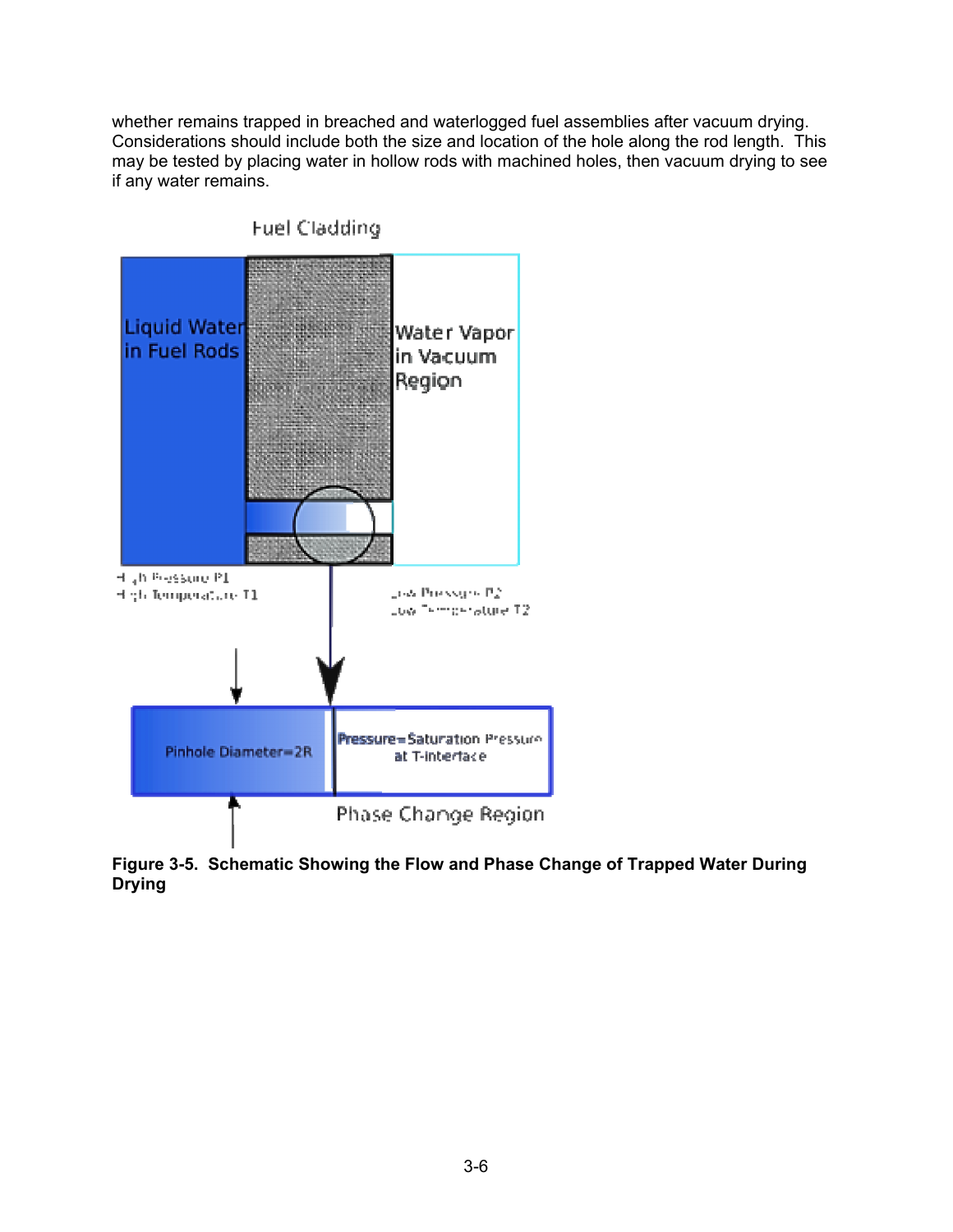## **4 CONCEPTS FOR MEASURING THE QUANTITY OF RESIDUAL WATER AFTER DRYING**

This section describes the types of measurements and equipment that might be used in a test plan to measure the quantity of residual water remaining in the canister following vacuum drying.

## **4.1 Measurement Capabilities Needed**

The issues associated with measuring the quantity of water in the canister containing a complex fuel assembly are conceptually similar to those faced by the pharmaceutical industry in measuring the completeness of vacuum drying of large numbers of small vials containing pharmaceuticals, although the pharmaceutical vacuum drying procedures are somewhat different from those used for cask drying. Patel, et al. (2010) conducted a comprehensive evaluation of techniques and instrumentation used to monitor vacuum drying of pharmaceuticals.

The techniques studied by Patel, et al. (2010) are all based on monitoring rapid changes in either the pressure, dew point (water content), or temperature that occur when ice sublimation is complete. This is because the pharmaceutical drying process involves first freezing the water in the pharmaceutical vials and then initiating the vacuum drying process. This differs from the canister drying process because any ice formed in the cask or fuel assembly would be the result of semi-adiabatic cooling of the residual liquid water due to liquid evaporation and ice sublimation. Nevertheless, the same general monitoring principles should apply because rapid changes in pressure, dew point, or temperature in the cask should occur when all of the liquid water or ice has been removed. As schematically illustrated in Figure 4-1, the total pressure and dew point in the vacuum chamber remain relatively high, controlled by the vapor pressure of water or ice, as long as water or ice are present during the initial drying phase. The temperature in the water or ice remains low because it is controlled by the heat of evaporation or sublimation.

As the volume of water or ice is reduced, a transition phase occurs when the pressure and dew point are controlled by rate-limited release of water vapor through physical constrictions in the materials to be dried (such as vial caps in the case of pharmaceuticals and pinhole defects in the case of fuel assemblies), or slow sublimation of ice. One caveat in following the pharmaceutical drying approach is that the pharmaceutical drying process uses much higher vacuum than the cask drying processes, typically less than 0.1 torr [13.3 Pa]. Thus, the pressure response in the cask drying process may be less pronounced than in the pharmaceutical drying process, although the changes in pressure and temperature should be strong upon complete drying. Another difference is that the vacuum level during the pharmaceutical drying process is regulated by bleeding nitrogen into the vacuum chamber, whereas no inert gas is introduced into the canister until the backfill after drying is complete. Therefore, the water content of the gas inside a canister should approach and stabilize at 100 percent as opposed to decreasing as it does in the pharmaceutical case. Although measurement of water content inside the vacuum chamber, in itself, may not give a good indication of the completeness of drying, monitoring water content during the evacuation and repressurization process would yield useful data on the rate of residual water/ice evaporation/sublimation, as well as providing an indication of leaks into the vacuum chamber.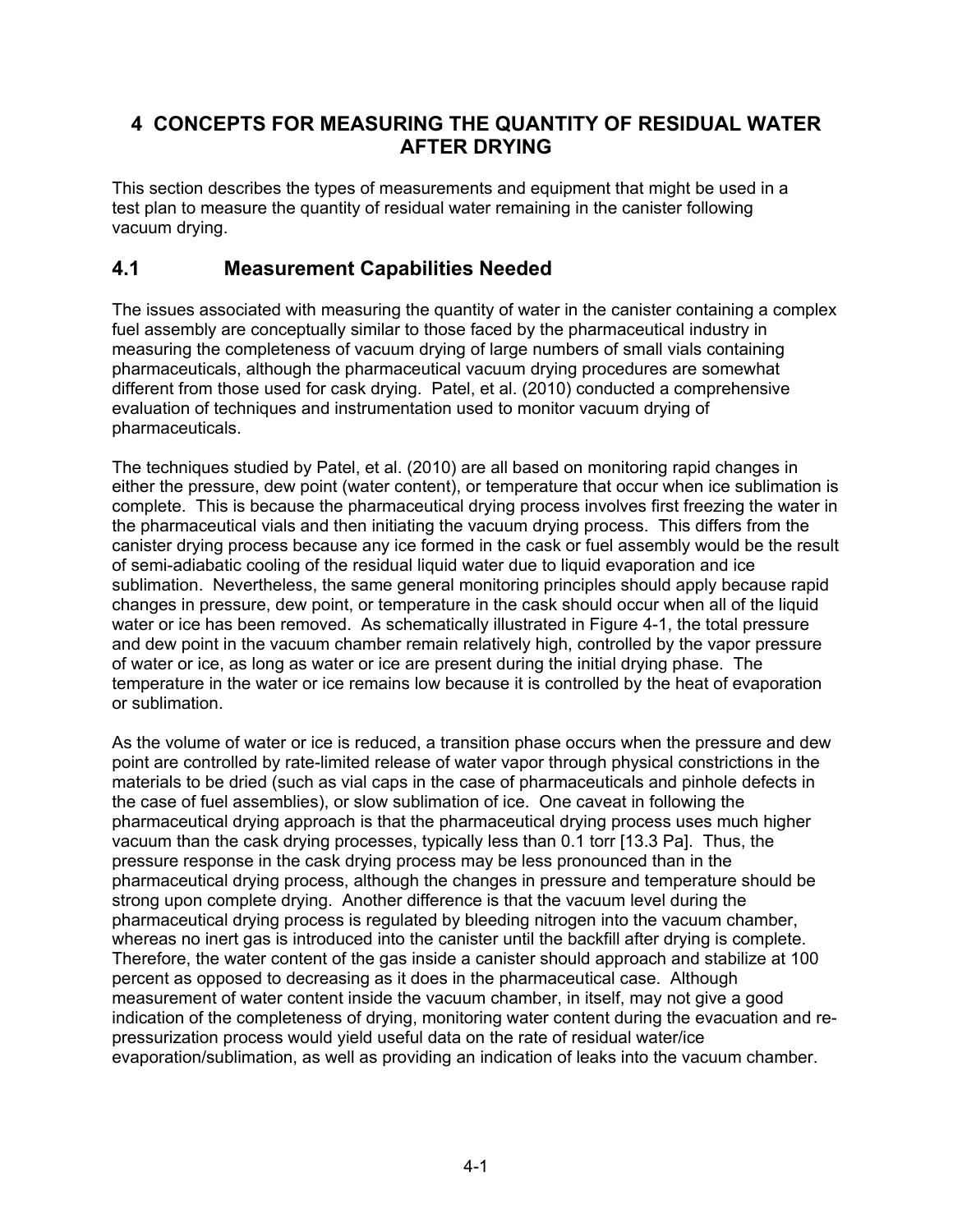

**Evacuation Time** 

**Figure 4-1. Conceptual Illustration of the Pressure, Dew Point, and Water/Ice Temperature Response Indicating Complete Removal of Free Water** 

#### **4.2 Potential Measurement Techniques**

What may be the simplest approach for measuring the quantity of residual water in the canister, or at least in parts of the canister, would be to place a known quantity of water in a certain location prior to drying, then to measure the quantity of water remaining after drying. For instance, a fuel rod with pinhole could be filled with water prior to drying, and then drained after drying to determine how much water remains. Additional methods that would require more sophisticated setup or instrumentation are summarized in Table 4-1. The first column lists the technique and the next columns describe the type of instrument that would be needed for such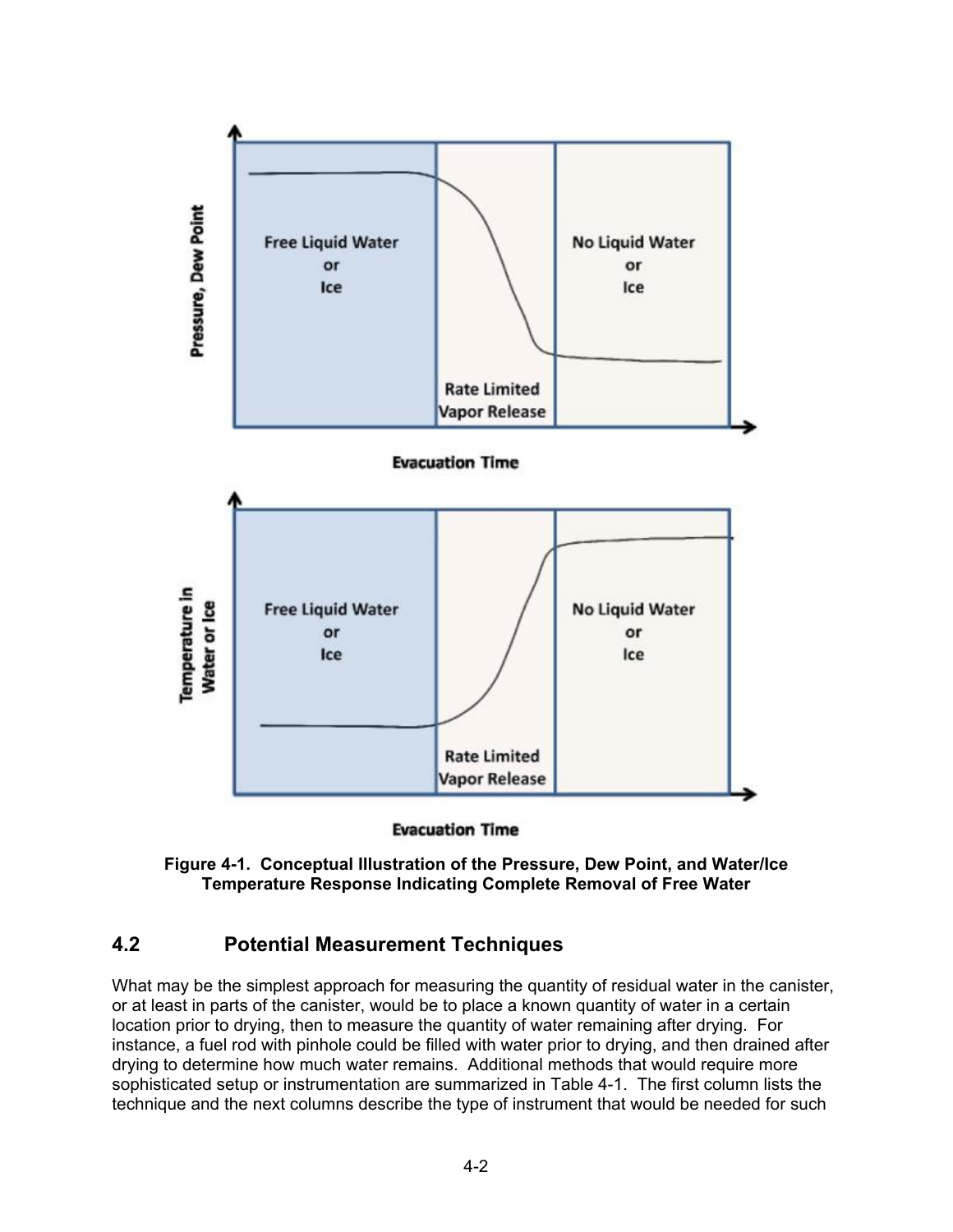a measurement, how that instrument would be used, and associated challenges, respectively. The general types of measurement and associated instrumentation are described in the following sections. The work by Patel, et al. (2010) was used as guidance for selecting the general techniques and instrumentation that might be used.

| Table 4-1. Possible Measurement Techniques and Considerations |                    |                                               |                                                |  |  |
|---------------------------------------------------------------|--------------------|-----------------------------------------------|------------------------------------------------|--|--|
| <b>Measurement</b>                                            |                    |                                               |                                                |  |  |
| <b>Technique</b>                                              | <b>Instrument</b>  | <b>Use</b>                                    | <b>Challenge</b>                               |  |  |
| Visual observation                                            | Window or camera   | View ice formation                            | Limited field of view                          |  |  |
| Internal temperature                                          | External IR camera | View temperature                              | IR transparent glass                           |  |  |
| distribution                                                  |                    | deviations due to                             | window required                                |  |  |
|                                                               |                    | evaporative cooling                           |                                                |  |  |
|                                                               |                    | and ice formation                             |                                                |  |  |
|                                                               | Internal IR camera | View temperature                              | Vacuum rating                                  |  |  |
|                                                               |                    | deviations due to                             | <b>Calibration for</b>                         |  |  |
|                                                               |                    | evaporative cooling                           | emissivity of internal                         |  |  |
|                                                               |                    | and ice formation                             | fixtures                                       |  |  |
| Internal temperature                                          | Thermocouple       | Detect presence of                            | Thermocouple wires                             |  |  |
| reading                                                       |                    | residual water/ice                            | can affect ice                                 |  |  |
|                                                               |                    |                                               | nucleation/sublimation                         |  |  |
|                                                               |                    |                                               | rates                                          |  |  |
| Internal water vapor                                          | Dew point sensor   | Monitor drying                                | Water vapor partial                            |  |  |
| content                                                       |                    | process and water                             | pressure may be less                           |  |  |
|                                                               |                    | vapor rebound during<br>30-minute hold period | than 3 torr [400 Pa] if<br>other volatiles are |  |  |
|                                                               |                    |                                               | present                                        |  |  |
| External in-line water                                        | Dew point sensor   | Monitor drying                                | Water vapor partial                            |  |  |
| vapor concentration                                           |                    | process and water                             | pressure may be less                           |  |  |
|                                                               |                    | vapor rebound during                          | than 3 torr [400 Pa] if                        |  |  |
|                                                               |                    | 30-minute hold period                         | other volatiles are                            |  |  |
|                                                               |                    |                                               | present                                        |  |  |
|                                                               | Cold plasma        | Provide direct                                | Will require custom                            |  |  |
|                                                               | spectrometer       | measurement of                                | instrumentation and                            |  |  |
|                                                               |                    | water vapor content                           | calibration                                    |  |  |
| Vacuum                                                        | Vacuum gauges or   | Monitor total pressure                        | Accuracy over wide                             |  |  |
| measurement                                                   | pressure sensors   | during drying process                         | range of pressures                             |  |  |
|                                                               |                    | and hold period                               |                                                |  |  |
| <b>Mass flow</b>                                              | Mass flow meter    | Monitor rate of water                         | Multiple meters for                            |  |  |
|                                                               |                    | removal                                       | various flow rates                             |  |  |
|                                                               |                    |                                               | Measurement                                    |  |  |
|                                                               |                    |                                               | sensitive to changing                          |  |  |
|                                                               |                    |                                               | gas composition if                             |  |  |
|                                                               |                    |                                               | multiple gasses                                |  |  |
|                                                               |                    |                                               | present                                        |  |  |

Instrumentation consisting of an external, in-line dew point sensor and mass flow meter to measure water removed from the vacuum chamber will allow the possibility of making water balance calculations if the initial water volume in the vacuum chamber is known, as it might be in a controlled experiment. Internal measurement of dew point, temperature, total pressure, and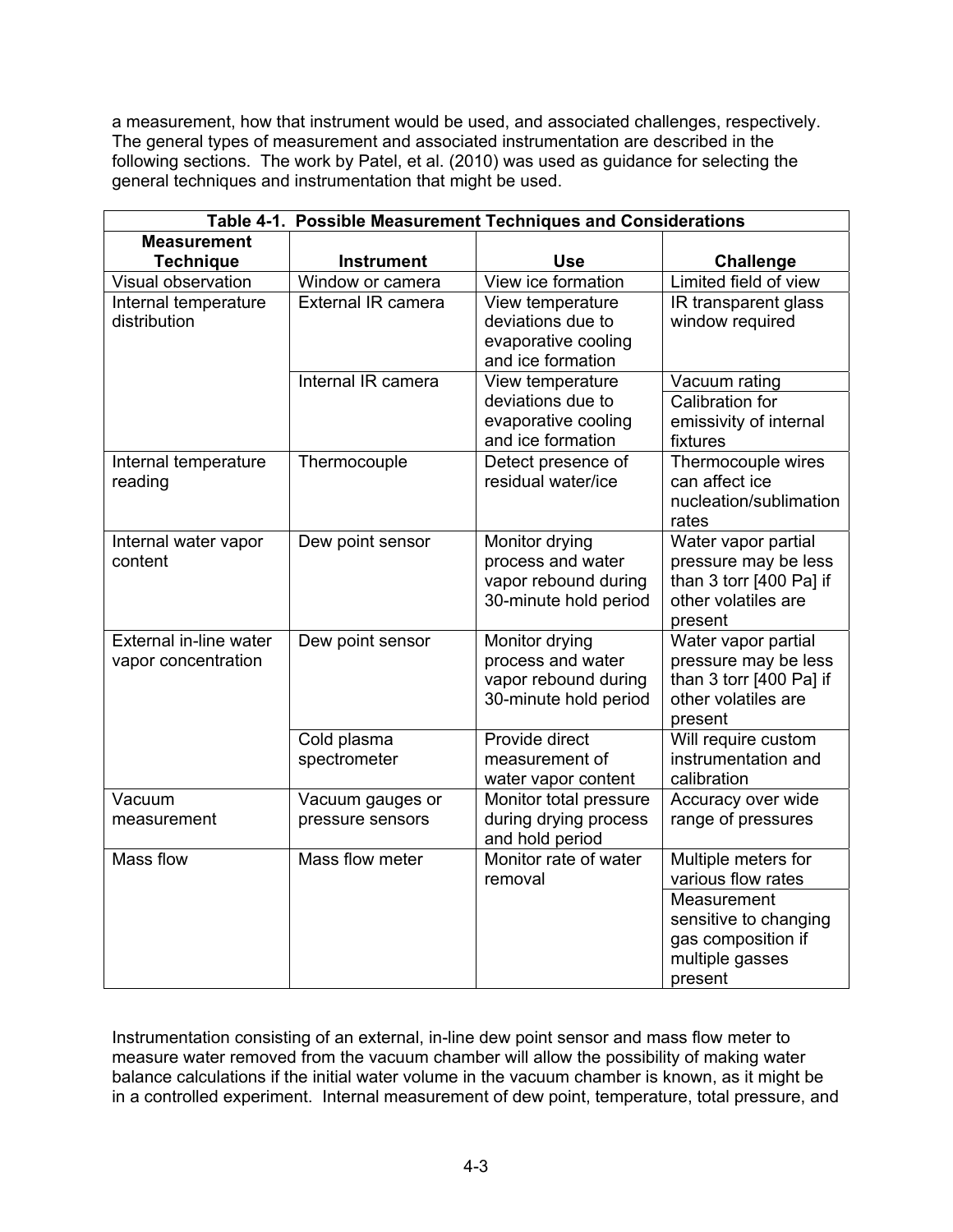water vapor content will allow the degree of disequilibrium between free water or ice and the average water vapor concentration in the chamber to be estimated. These data may be useful for validation of numerical simulations of the vacuum drying process, in the same way that numerical models of pharmaceutical drying have been developed, such as Pikal, et al. (1984). Infrared (IR) imaging of the components within the vacuum chamber may be used to identify cold spots where water evaporation is occurring and where ice formation may slow the evaporation process. The IR imaging and visual observation may also indicate the locations that retain free water during the re-pressurization process.

### **4.2.1 Gas Water Content Measurement**

Review of product literature indicates that impedance-type dew point sensors will be best suited for monitoring dew point and relative humidity both inside and outside the vacuum chamber. Impedance-type dew point sensors work by measuring changes in the impedance of an active porous insulating layer sandwiched between two layers of conductive material deposited on a ceramic substrate. These sensors have been used to monitor water vapor content in industrial vacuum drying chambers. Although chilled mirror dew point sensors offer higher accuracy than impedance-type sensors. Chilled mirror sensors work by electrically cooling and heating a mirror to alternatively condense water vapor on the mirror and re-evaporate. The heating and cooling process is electronically controlled until the temperature cycle converges to a narrow range. The formation of dew or frost on the mirror is optically sensed. Chilled mirror sensors are unlikely to work well in a vacuum environment due to the limited density of water molecules in the gas that leads to slow and/or unstable response.

Cold plasma spectroscopy was the only technique identified for directly detecting water vapor in a mixed gas environment inside a vacuum chamber (e.g., Mayeresse, et al., 2007). Cold plasma spectroscopy works by using a radio frequency microwave generator to ionize water vapor and measuring the emission spectrum of the plasma. However, this technique only works for vacuum below 3 torr [400Pa], so it could not be used to monitor the full range of water vapor content expected in the vacuum drying process.

Although the tunable infrared laser diode sensor has the capability to directly identify water vapor in a mixed gas environment. These sensors operate by measuring the unique infrared absorption spectrum of water vapor. The currently available instruments require an active flow of gas through the instrument that would not exist inside a vacuum chamber. The tunable infrared laser diode sensor has been used for in-line monitoring between the vacuum chamber and the vacuum pump (Kuu, et al., 2009; Kuu and Nail, 2009).

## **4.2.2 Temperature Measurement**

Microthermocouples are available for monitoring the temperature at specific locations within the vacuum chamber. Thermocouples have been used in the pharmaceutical industry to measure freeze-drying completeness by monitoring the temperature in specific vials within a multi-vial batch drying process. Completeness is judged by a rapid increase in temperature when the ice is completely sublimated from a vial, that is, when the temperature is no longer controlled by sublimation of ice. The same principle could be used to monitor the evaporation of water or sublimation of ice in initially wet portions of a fuel assembly with the vacuum test chamber. However, thermocouples inserted into liquid water accelerate the freezing process by nucleating ice formation, thus the temperature history in liquid water monitored with a thermocouple is different than that of water without a thermocouple (e.g., Patel, et al., 2010).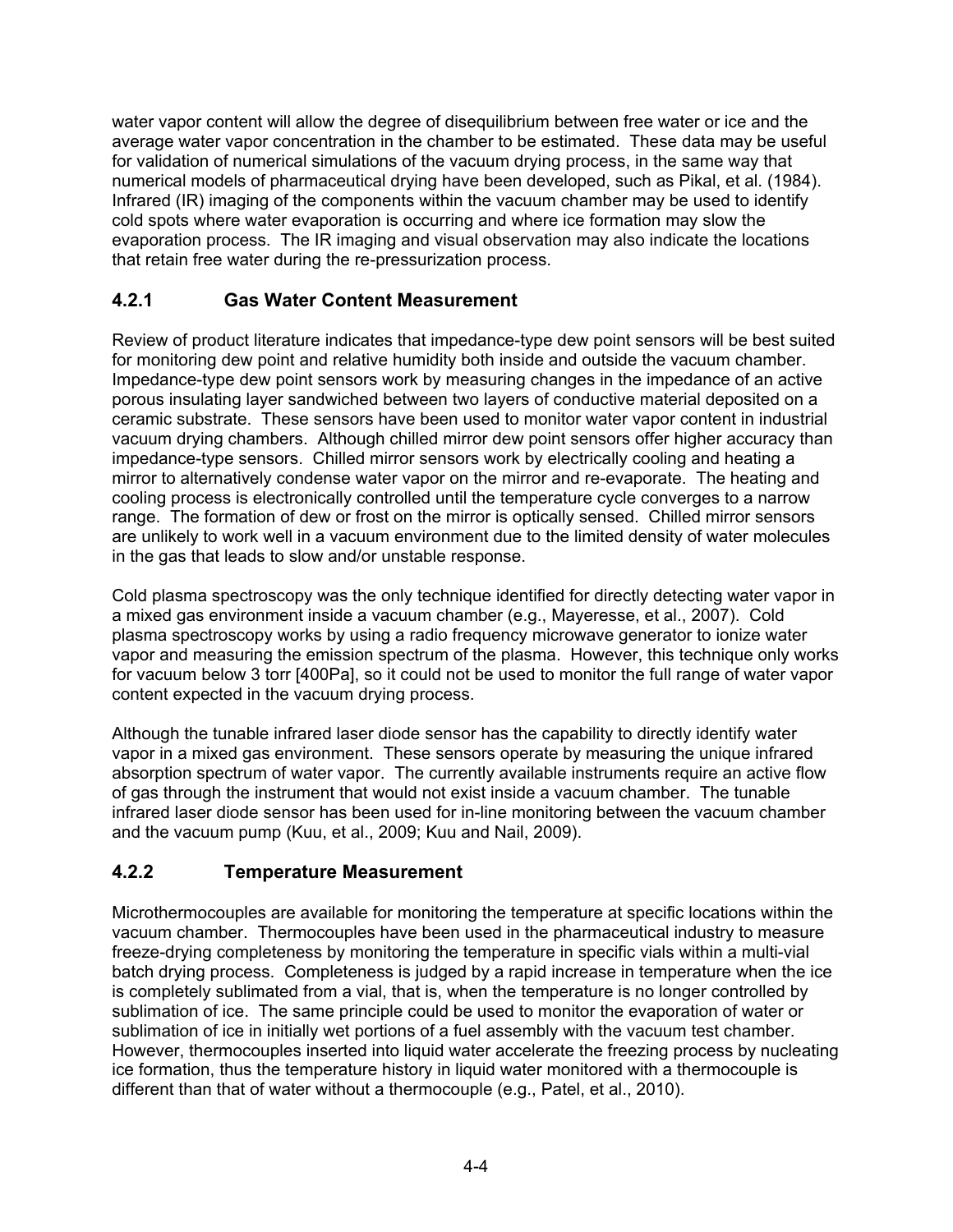An IR camera could also be used to monitor water evaporation or ice sublimation by imaging cold spots within a complex fuel assembly. Due to the complexity of operating an IR camera with the test vacuum chamber, this method would most likely require a vacuum chamber with an IR transparent glass window with the camera operated outside the chamber.

## **4.2.3 Vacuum Pressure Measurement**

Diaphragm type gauges are available to measure vacuum in the range of 1 to 1,000 torr [133 Pa to 133 kPa]. Convection-type gauges have a wider measurement range (10<sup>-3</sup> to 10<sup>4</sup> torr [1.33 x  $10^{-1}$  Pa to 1.33 MPa]), but their response varies with the gas composition because the vacuum measurement depends on the thermal properties of the gas. The sensitivity of the convectiontype gauge to gas composition could be a problem as the chamber gas composition varies from air/water to water to helium/water during the evacuation and measures below 1 torr [133 Pa] are needed.

## **4.2.4 Flow Measurement**

Mass flow meters that use heat loss between heated wires to measure mass flow are the standard method for measuring flow at very low pressure. Because their response varies with the composition (heat capacity) of the gas, their response will vary as the gas composition changes during the evacuation and re-pressurization cycle. The apparent flow rate can be corrected if the gas composition is independently measured, possibly by using cold plasma ionization spectroscopy.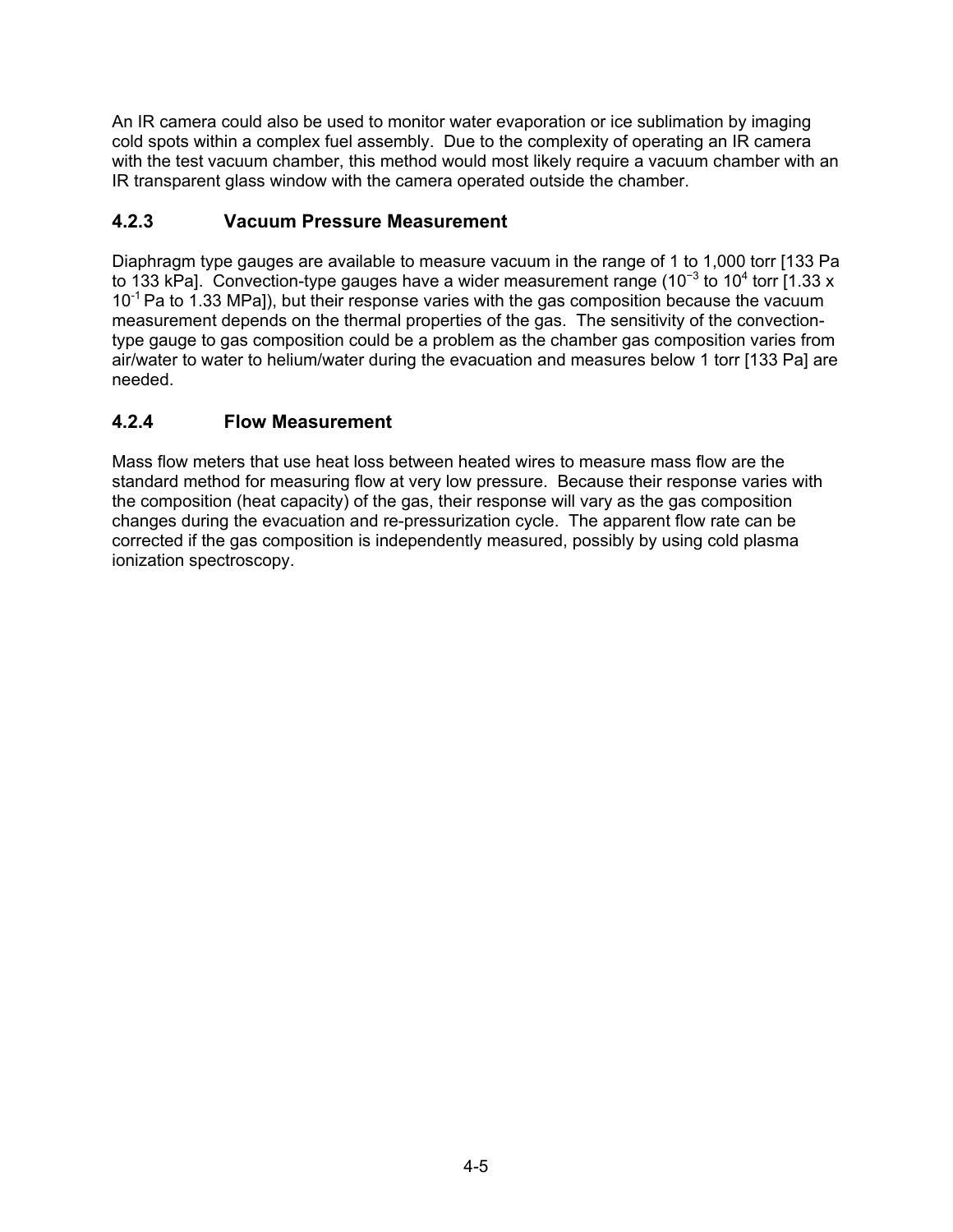#### **5 SUMMARY**

This report is intended to provide technical background for a test program to experimentally measure the quantity of unbound residual water in spent nuclear fuel dry storage canisters dried to the criterion recommended in NUREG–1536 (NRC, 2010). The main sections of this report address the design and operation of systems currently used by industry for vacuum drying, characteristics of fuel assemblies or canisters that could affect the quantity of residual water, and measurement concepts that could be employed for the test program. Information on current industry drying practices was gathered by reviewing safety analysis reports and operational procedures, as well as by visiting vendors who perform vacuum drying services in the industry. Fuel assembly and canister designs were reviewed to identify locations where water could be trapped or difficult to remove during drying. Table 5-1 summarizes the parameters that are recommended to evaluate in the test plan. Potential methods for measuring the quantity of residual water remaining in the canister following vacuum drying were reviewed. Measurements may include the monitoring of temperature, pressure, and dew point within the canister, along with the use of cameras and mass flow meters. Necessary equipment for performing such measurements is available off the shelf.

| Table 5-1. Recommendations for Factors to Consider in Test Plan |                                                           |  |  |  |
|-----------------------------------------------------------------|-----------------------------------------------------------|--|--|--|
| <b>Operational Parameters</b>                                   | Number of hold points                                     |  |  |  |
|                                                                 | Final canister pressure                                   |  |  |  |
|                                                                 | Breached fuel rods                                        |  |  |  |
|                                                                 | Dashpot of PWR guide thimble tubes                        |  |  |  |
| <b>Physical Locations</b>                                       | <b>BWR</b> water rods                                     |  |  |  |
|                                                                 | Crevices around assembly hardware such as grids, nozzles, |  |  |  |
|                                                                 | and guides                                                |  |  |  |
|                                                                 | Flat surfaces of canister spacer disks                    |  |  |  |
| <b>Fuel Condition</b>                                           | Decay heat load                                           |  |  |  |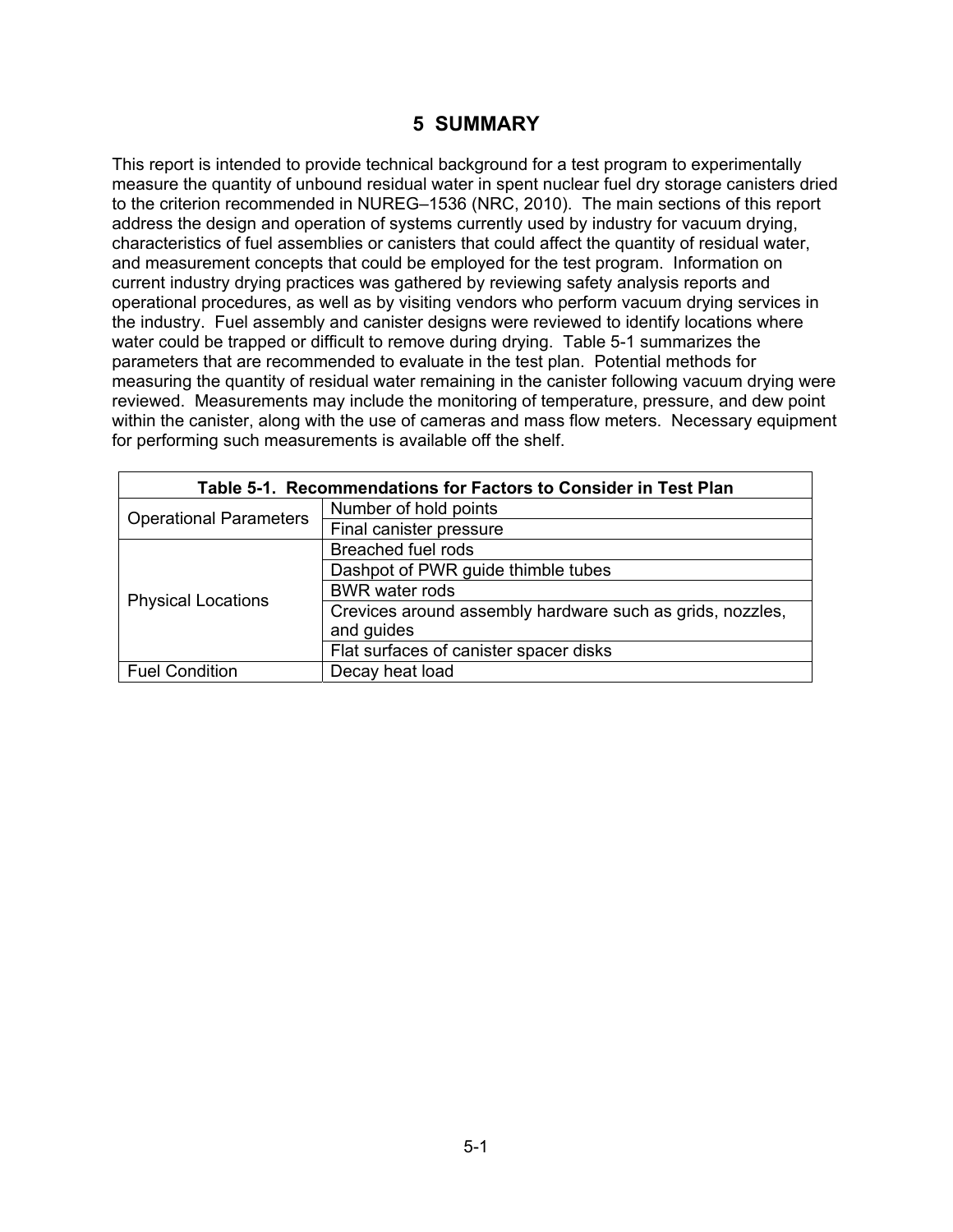#### **6 REFERENCES**

ASTM International. *2008 Standard Guide for Drying Behavior of Spent Nuclear Fuel*. ASTM–C–1553. West Conshohocken, Pennsylvania: ASTM International. 2008.

Kuu, W.Y. and S.L. Nail. "Rapid Freeze-Drying Cycle Optimization Using Computer Programs Developed Based on Heat and Mass Transfer Models and Facilitated by Tunable Diode Laser Absorption Spectroscopy (TDLAS)." *Journal of Pharmaceutical Sciences*. Vol. 98, No. 9. pp. 3,469–3,482. 2009.

Kuu, W.Y., S.L. Nail, and G. Sacha. "Rapid Determination of Vial Heat Transfer Parameters Using Tunable Diode Later Absorption Spectroscopy (TDLAS) in Response to Step-Changes in Pressure Set-Point During Freeze-Drying." *Journal of Pharmaceutical Sciences.* Vol. 98, No. 3. pp. 1,136–1,154. 2009.

Mayeresse, Y., R. Veillon, P.H. Sibille, and C. Nomine. "Freeze-Drying Process Monitoring Using a Cold Plasma Ionization Device." *Journal of Pharmaceutical Science and Technology*. Vol. 61, No. 3. pp. 160–174. 2007.

U.S. Nuclear Regulatory Commission (NRC), "Advanced NUHOMS-24PT1 CoC, Preliminary Safety Evaluation Report, Transnuclear Standardized Advanced NUHOMS Horizontal Modular System for Irradiated Nuclear Fuel Safety Evaluation Report." Washington, DC: U.S. Nuclear Regulatory Commission. January 2002. ADAMS ML013090192.

NRC, "Fuel Cycle Processes Self-Study Course Manual (F-201S) – Module 5: Fuel Fabrication." Washington, DC: U.S. Nuclear Regulatory Commission. March 2012a. ADAMS ML12045A009.

NRC, "General Electric Systems Technology Manual – Chapter 2: Fuel and Control Rods System." Washington, DC: U.S. Nuclear Regulatory Commission. September 2011. ADAMS ML11258A302.

NRC. "Identification and Prioritization of the Technical Information Needs Affecting Potential Regulation of Extended Storage and Transportation of Spent Nuclear Fuel." Washington, DC: U.S. Nuclear Regulatory Commission. May 2012b. ADAMS ML120580143.

NRC. Interim Staff Guidance–11, "Cladding Considerations for the Transportation and Storage of Spent Fuel." Rev. 3. Washington, DC: U.S. Nuclear Regulatory Commission. November 2003. ADAMS ML033230335.

NRC. NUREG–1536, "Standard Review Plan for Spent Fuel Dry Storage Systems at a General License Facility." Rev. 1. Washington, DC: U.S. Nuclear Regulatory Commission. July 2010. ADAMS ML101040620.

NRC. Regulatory Guide 3.54, "Spent Fuel Heat Generation In An Independent Spent Fuel Storage Installation." Rev. 1. Washington, DC: U.S. Nuclear Regulatory Commission. January 1999. ADAMS ML003761667.

Nuclear Waste Technical Review Board. "Evaluation of the Technical Basis for Extended Dry Storage and Transportation of Used Nuclear Fuel." Washington, DC: U.S. Nuclear Waste Technical Review Board. December 2010.